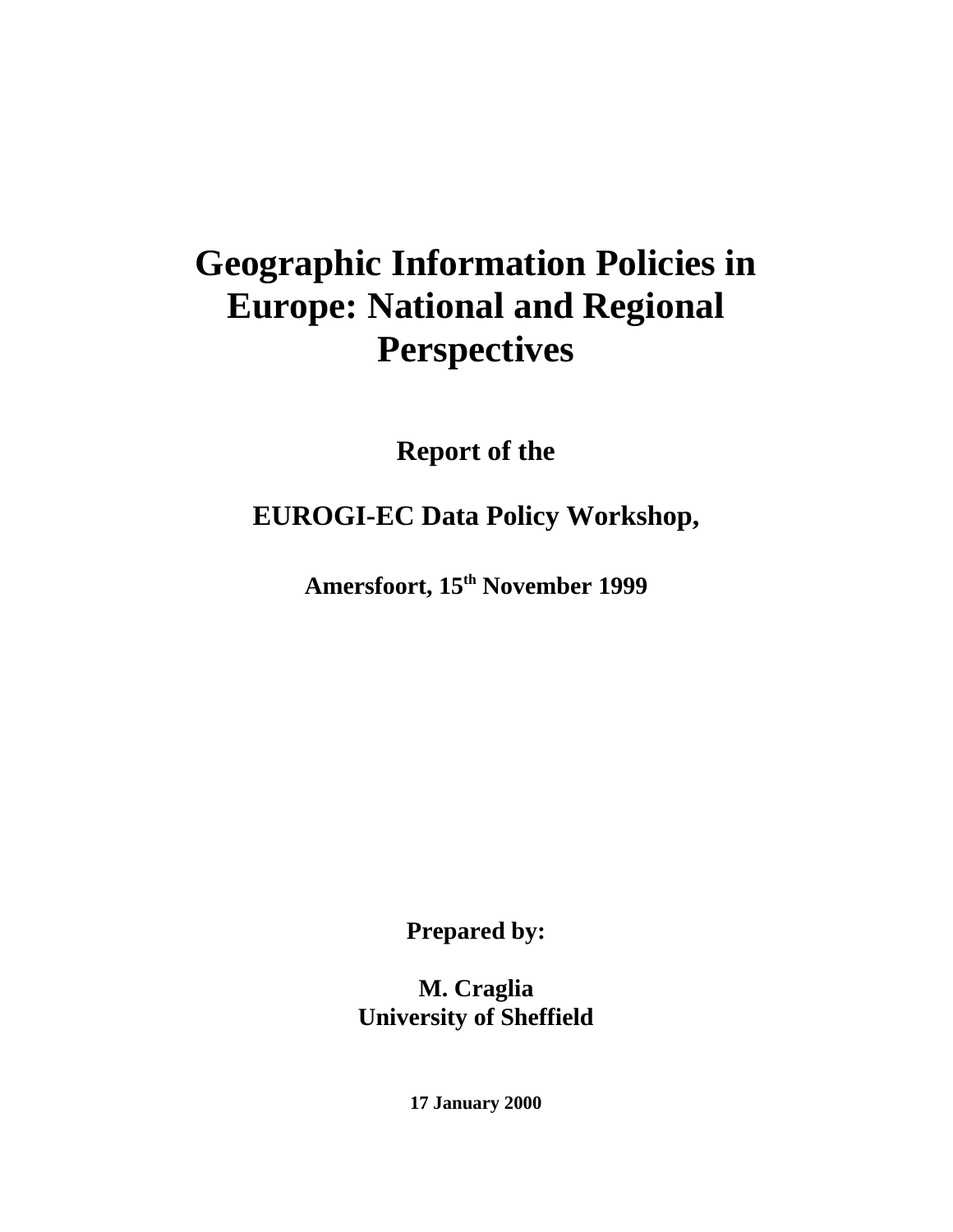#### **1. Introduction**

The background to this report is a one-day workshop organised by the Joint Research Centre and the General Directorate "Information Society" of the European Commission in partnership with EUROGI. The Joint Research Centre is running a project called "GI/GIS Harmonisation and Interoperability". As all JRC projects it is designed to support EU policy. It provides scientific and technological support to policy makers on GI/GIS issues at European level and also provides a link to various space-related activities. In particular it was designed to support the high level working party of GI2000. This meeting reflects the effort of the Joint Research Centre and the Information Society Directorate to give the opportunity to National Organisations, in charge of defining National Policies, to know, compare and discuss topics of common interest and to help the Commission in understanding how to formulate a European Policy compliant with on going and emerging National initiatives. The meeting was hosted by RAVI, the Dutch national organisation for geographic information, on the 15<sup>th</sup> November at its offices in Amersfoort. The list of participants is in Appendix 1.

## **1.1. Objectives of the Meeting**

The primary objective of this workshop was to start putting together a picture of what is happening in different European countries at the present time with respect to data policies in general, and Geographic Information policy in particular. The main task of the workshop was therefore to identify similarities and differences in data policy initiatives taking place across Europe, and key issues that may need addressing at the supra-national level. A further objective was to highlight gaps in current knowledge where additional information is required, and suggest ways in which these gaps could be filled.

The presentations made at the workshop can be divided into two groups addressing national/regional data policy initiatives, and European initiatives or projects respectively. In respect to the former, the participants were asked by the organisers to consider the following:

- Basic facts about the country: e.g. population, area, distribution of administrative responsibilities between central, regional and local government etc.
- Who are the main providers of geographic information: e.g. role played by cadastre, national mapping agency, national statistical institute etc.
- The institutional context of national geographic information policy: e.g. policies relating to access and dissemination, legal protection etc.
- Elements of national spatial data infrastructure: e.g. mechanisms for coordinating national policy, provision of core data sets, development of national metadata services etc.
- Current burning issues under discussion: e.g. future of national mapping agency, freedom of information legislation.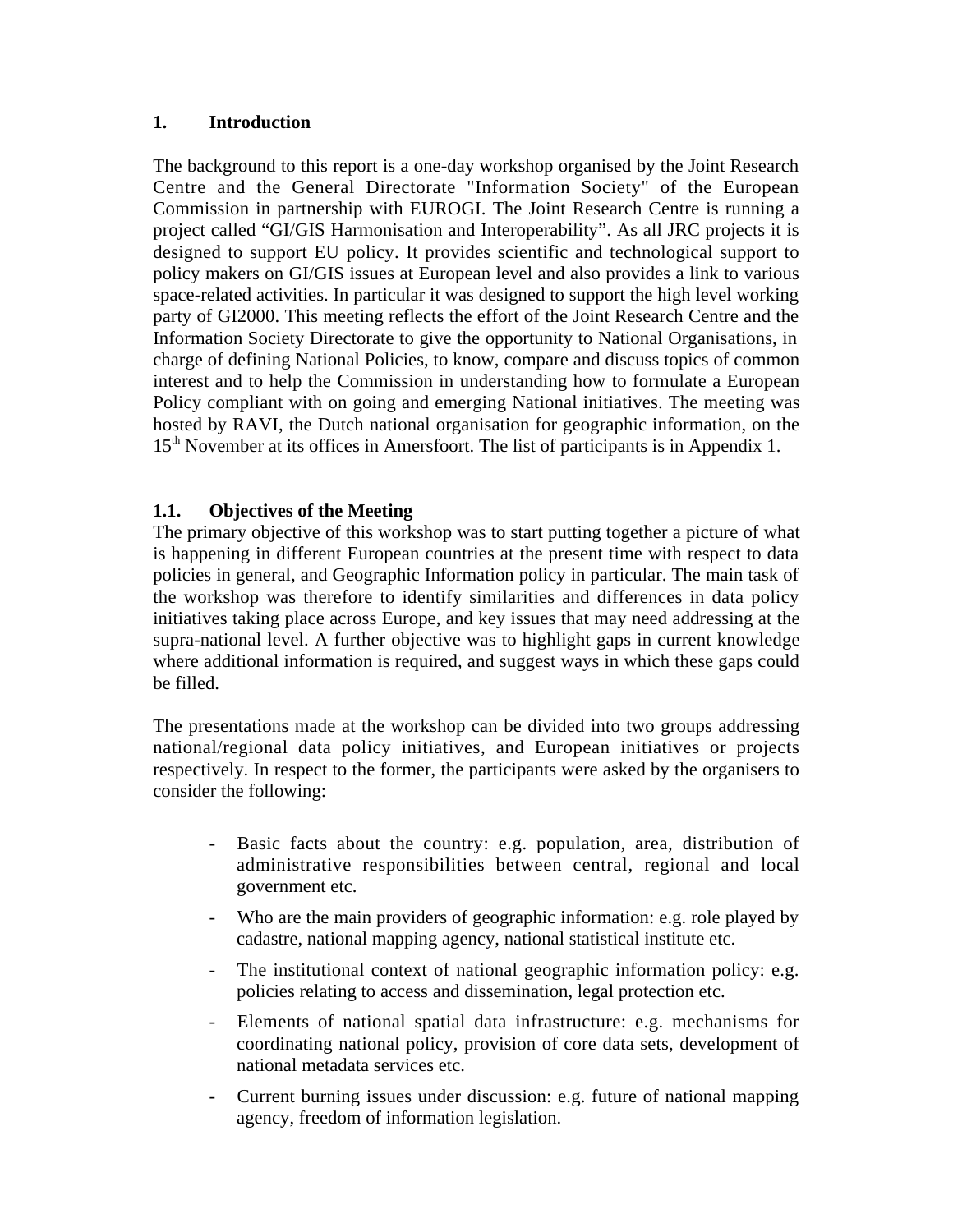## **1.2 Structure and Objectives of this Report**

There are three objectives to this report:

- 1. Provide a coherent overview of geographic data policies in Europe building on the presentations made at the meeting, and other material available,
- 2. Provide references for further reading,
- 3. Become the starting point for further discussions reflecting the development of data policies in Europe.

The report is structured as follows: Section 2 summarises the developments at national/regional level, Section 3 reports on European projects and initiatives presented at the meeting, and Section 4 discusses the findings and possible ways forwards.

## **2. Data Policies and Initiatives at National/Regional level**

## *AUSTRIA*

Austria is a federal republic of some 8 million people with a land area of  $84,000 \text{ km}^2$ . Data policy responsibilities are divided between central government, which maintains through its agencies topographic mapping, cadastral information, and socio-economic data, and the nine provinces to which legislation devolves power in matters of environmental monitoring and land-use planning.

Clear data polices have not been defined at either national or provincial level. The general principle is that almost all data sets are charged for on a case-by-case basis. There are frameworks of agreements for sharing data between government agencies at federal level, and between federal and provincial levels. Customers outside government are charged fees subject to negotiations, but at less than full costrecovery. Similar arrangements also take place at the provincial level, with varying pricing schemes and ad-hoc tariffs.

At this level, a system of documenting what data is available, and under what terms, has still to be developed. On-line sales are also poorly developed. On-line data services are instead being developed at federal level particularly in the areas of environmental and cadastral data. The latter are increasingly used by the professional community for on-line property searching and transacting.

To be noted that access to environmental data is free, as a result of implementing the 1990 EC Directive. This raises some institutional issues as the data is supposedly maintained by the Provinces.

A key actor is the National Mapping Agency (Bundesamt für Eich- und Vermessungswesen http://www.bev.gv.at). The agency provides a number of topographic datasets, and also acts as portal to the cadastral information. The agency is in the process of being partly privatised, and is therefore going through considerable organisational change. At present, a major issue in respect to the topographic datasets is the conversion to UTM reference system, which is expected to be completed by 2008.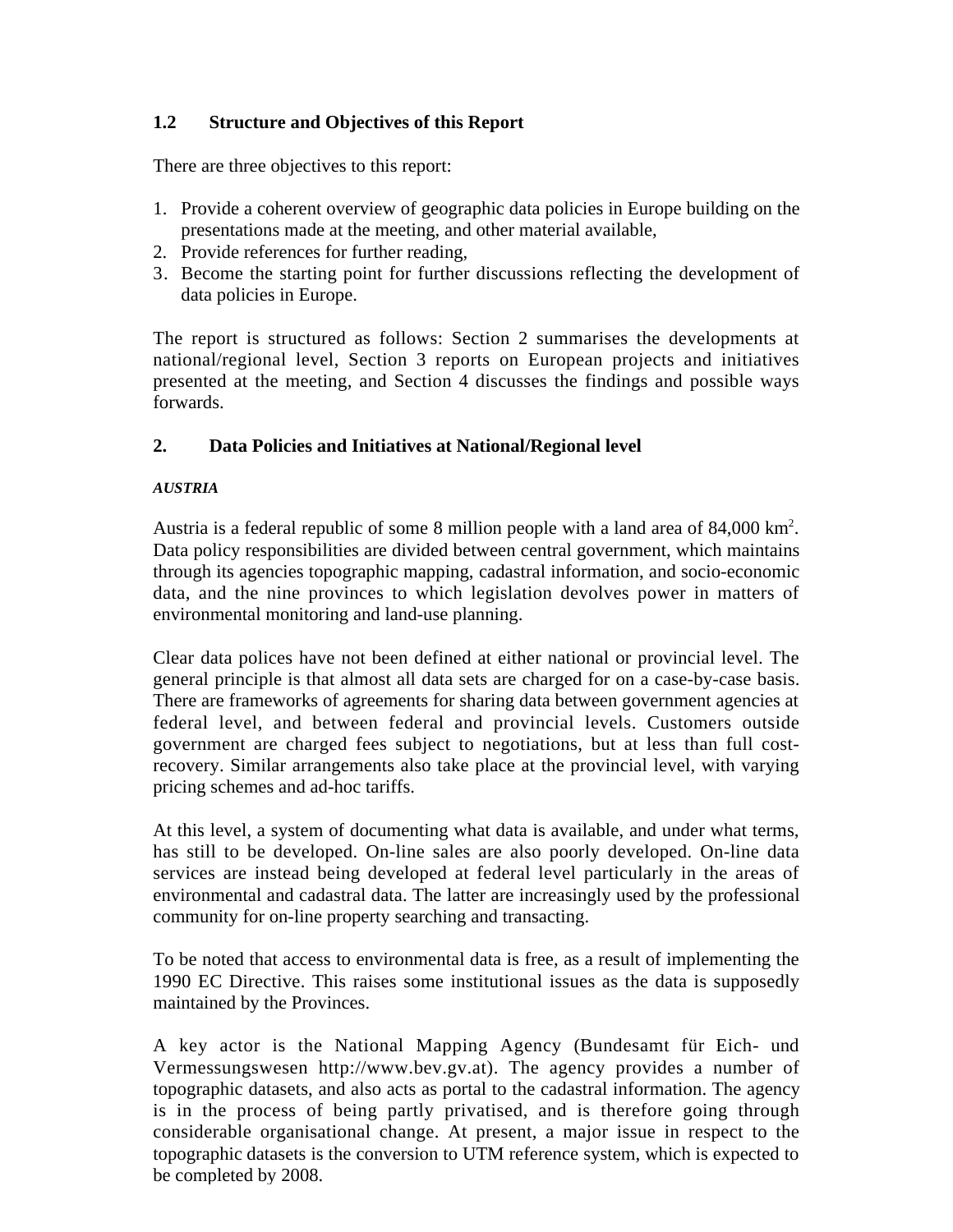In respect to the three key features of a geographic data infrastructure, following are the main points:

Core data: some key datasets are available at federal level in respect to topographic, environmental, and cadastral information. The latter is the most developed. Linkages with other federal datasets e.g. socio-economic data are yet to be fully developed as are the linkages with data held at provincial and municipal level.

Metadata: developed for the datasets above, but much work is needed at provincial (and local) level.

Co-ordination: the Austrian Umbrella Organisation for Geographic Information (AGEO) has been established in 1998. Its main priorities are building up its membership, after which it will play an increasing role in co-ordinating matters relating to the development of a GI infrastructure in the country.

#### *FINLAND*

Finland has 5.2 million inhabitants over a land area of  $338,000 \text{ km}^2$ , and is therefore characterised by an extremely low density of  $15$  inh/km<sup>2</sup>. There are  $475$  local authorities with an average population of 11,000 people. Finland builds on a long tradition of centralised data management and databases common to other Nordic countries. Hence, it has developed a number of registers of population and land and property uniquely linked via personal number, and geographical co-ordinates. The advantage of having linked socio-economic data to individual properties via their coordinates for decades is that it is possible to perform longitudinal data analyses over time that are not affected by intervening changes in administrative boundaries. There is, therefore, an enormous wealth of very detailed geographic information available in Finland for analysis and research.

The pricing of digital datasets is a hot topic for discussion within the geographic information community in Finland and elsewhere. The basic pricing principles are that data required to fulfil a legal requirement should be free or available at dissemination cost. The rest is market driven but price should not prevent usage of data. On the contrary price should promote use rather than deter it. Having said that, the reality is that the conditions and level of pricing in Finland are not yet fully established. The definition of proper prices for datasets produced by the public administration in most cases is derived according to the market situation and the copyright of these datasets is strictly controlled.

The very low population density of this country has also spurred the development of widespread and sophisticated telecommunications infrastructure and remote-access services. Finland has both an explicit Information Society strategy, and a framework for developing its National Geographic Information Infrastructure. The two frameworks are explicitly linked. Geographic information is therefore recognised as critical to the development of society. The Ministry of Finance is in charge of government data policy, while the Ministry of Agriculture through the National Land Survey is responsible for promoting the use of GI.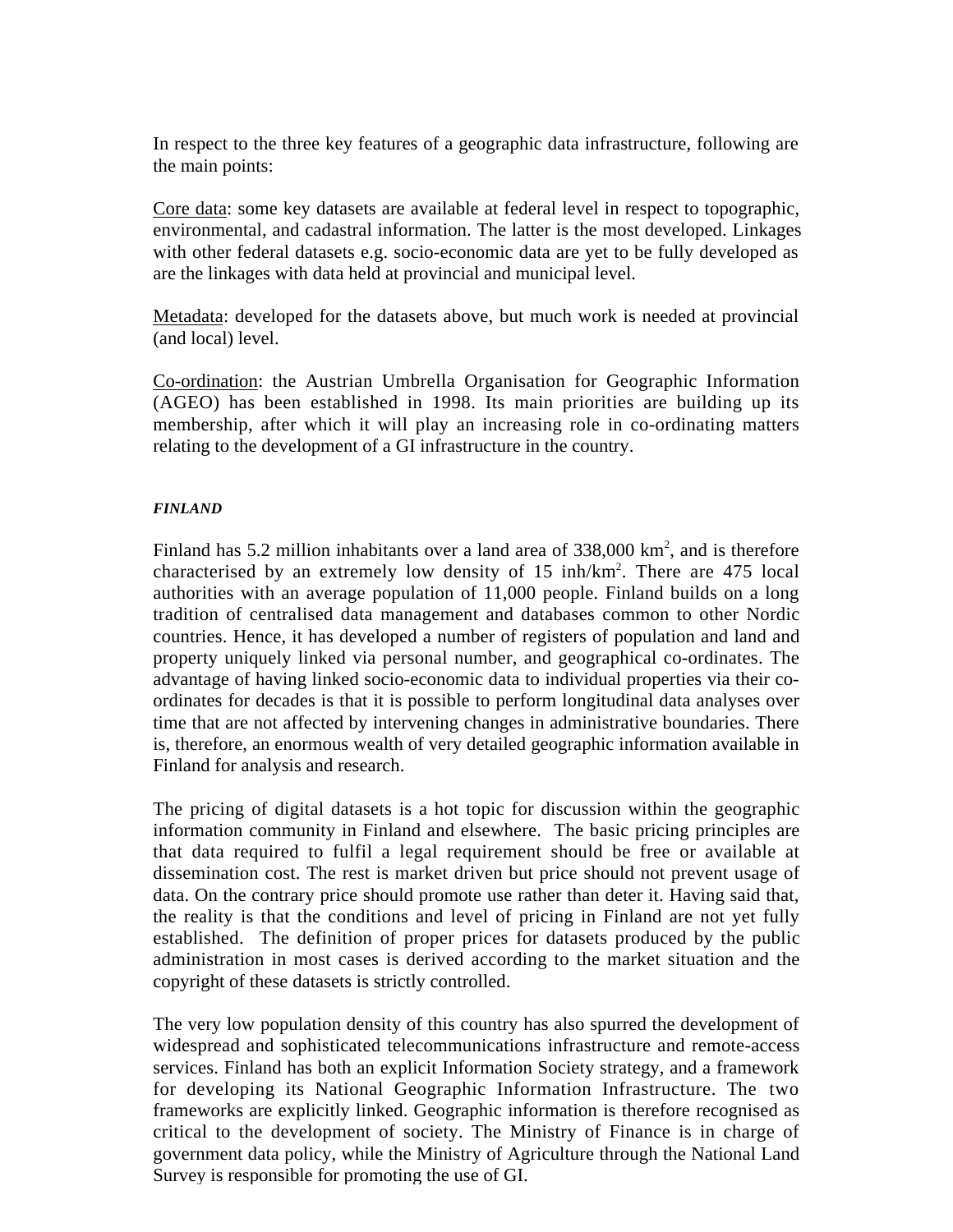Core data: Given the strong tradition of database management, the Advisory Committee for Data Administration in the Public Management (JUHTA) was able to define the criteria that distinguish "core data", and within a matter of 2-3 years get to a position were most of the data sets identified are available. Finland has therefore the most of the contents of its NSDI in place, including topographic, socio-economic, land and property, and network data. Its accessibility may however be hampered by the lack of a consistent pricing policy structure that takes into account the specific characteristics of digital information.

Metadata: an on-line metadata service covering over 300 datasets from 15 national organisations and a number of local authorities has been available since 1991. (http://www.nls.fi/ptk/aineistot/). An agreed national standard to describe these datasets has also been developed, which clearly provides a useful framework for both data providers and users. (http://www.intermin.fi/juhta/suositukset/jhs137.htm). The service is maintained by the National Land Survey (NLS), which checks for consistency. Although further developments will take place in terms of linking the national metadata standards to emerging international ones, and increasing the coverage of the data providers using such standards, there is little doubt that the existing system is already highly developed.

Co-ordination: whilst there is no legislation formally establishing the equivalent of a national centre for geographic information, the NLS has legal responsibility for promoting the shared use of GI in Finland. This has been backed up by a number of voluntary agreements and initiatives, within the framework of an explicit NGII document. The resulting infrastructure is of very high quality, but the voluntary nature of the process also puts considerable pressure on the organisations and individuals involved in the co-ordination. Moreover, the lack of an explicit legal basis with funding allocated to support this activity means that changing priorities in the organisations concerned may affect the long-term quality of the infrastructure. Some signs in this respect are already evident in the internal re-organisation at NLS and subsequent reallocation of staff who have to share the co-ordinating effort with other duties.

Other core issues refer to the quality of data and pricing. In respect to the former, there have been significant changes in the needs of users over the last few years. In the past some data was better than no data, and the main concern was over national coverage and consistency. Today, users demand much higher data quality and documentation, and how this can be delivered is linked both to organisational arrangements and pricing. As referred to earlier, there are still significant variations in data pricing policies among the providers and discussions are taking place on how to develop a consistent framework that generates revenues, and stimulates use among the small and medium enterprises.

#### *FRANCE*

France has a population of some 58 million people over and area of 544,000 km<sup>2</sup>. Its structure of government includes 22 regions, 96 départments, 3500 cantons, and some 36,000 municipalities. Key players in the provision of data are the National Statistical Institute (INSEE), the National Tax Office (DGI), which is responsible for the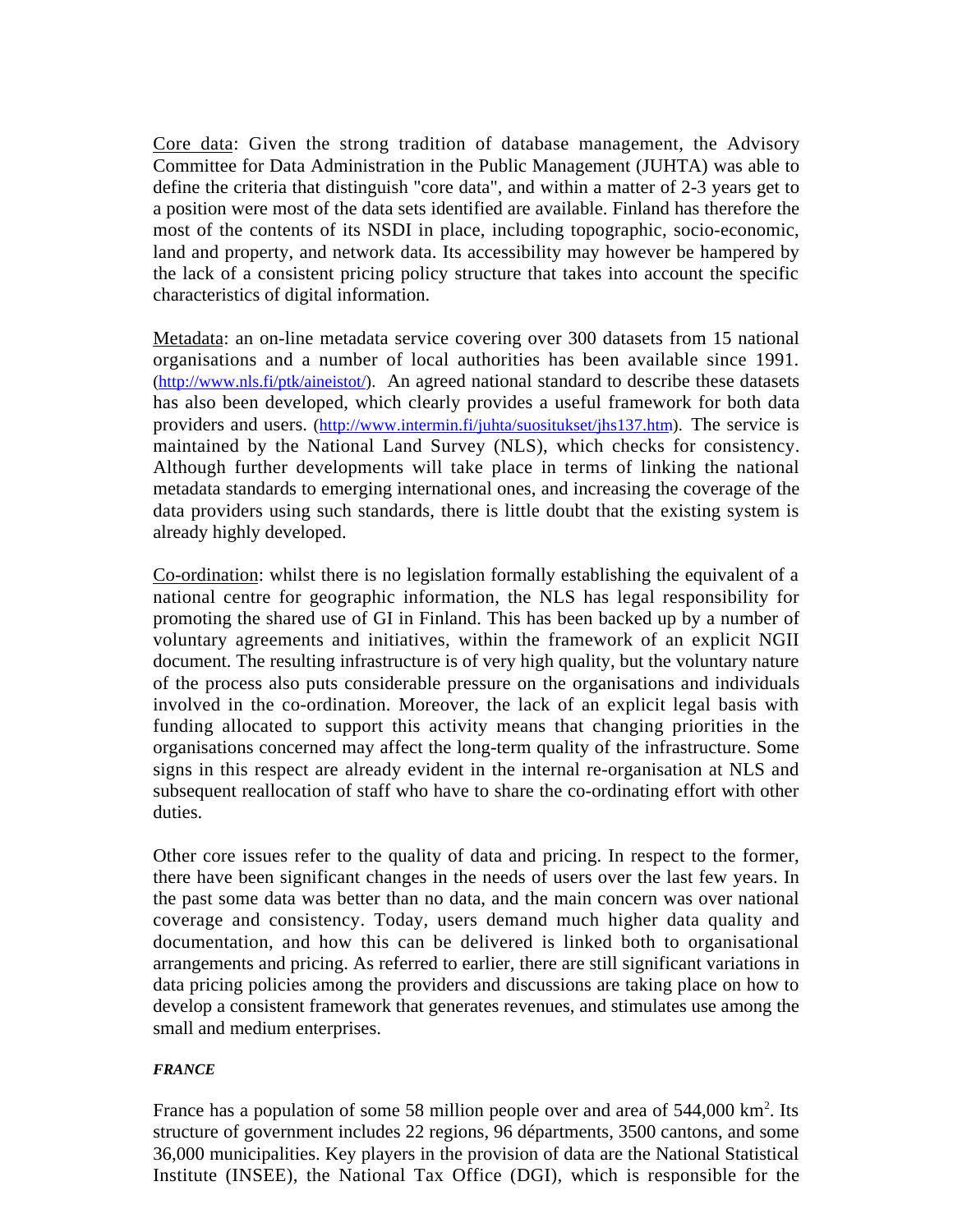cadastre, and the National Geographic Institute (IGN). The INSEE has by and large a policy of data dissemination at cost of reproduction, although some specialised datasets such as SIRENE on economic establishments are charged differently. The DGI launched in 1990 a Digital Cadastral Plan (PCI) project to vectorise its paperbased holdings through a series of partnerships with local authorities and utilities. This programme has developed in the main urban areas and agglomerations, but given the size of the task with over 100 million land parcels on 560,000 sheets, a decision has been taken more recently to expedite the process by moving to raster images.

The IGN has traditionally been responsible for the topographic maps at 1:10000 scale or less. As an increasing number of digital products have become available, the agency has been criticised for a pricing policy which was perceived to maximise revenues at the expense of increasing the coverage and range of products, and the increase of use. The government commissioned a thorough review of the operations of the IGN in April 1999. The "Lagagne" report delivered in September recommends a refocusing of operations with priority given to complete and maintain national coverage for key dataset, including not only topographic maps, but also administrative boundaries, postal addresses, and geo-referenced rasterised cadastral plans in partnership with the relevant organisations. Moreover, it recommends that public subsidies are targetted clearly for the completion of these tasks, whilst fees charged are dedicated to updates and maintenance of the database. This approach, together with a charging mechanism based on volume of the requests and copyright royalties, would reduce the unit cost to consumers and increase use among final users and value-added resellers [http://www.ladocfrancaise.gouv.fr/ (see Rapports Officiels)].

Whilst the Lagagne report focuses on the IGN, a more wide-ranging cross-sectoral review of data policies in the information society has also been undertaken by the government and published in November 1999. The "Mandelkern" report (available from the same URL as above) identifies a number of opportunities and challenges created by the digital revolution. These include the potential for much greater dissemination of public sector information, and world-wide presence of the French culture, but also challenges in relation to the conditions of access to data for valueadded resellers, pricing structures, and potential conflict between public and private sectors. GI is identified as one of the areas were such conflicts are particularly evident. The report also argues that whilst the nature of digital information, by making marginal cost of reproduction virtually zero, points to a policy of cost-free access to information, there are significant financial and organisational costs for public sector agencies to keep abreast of technology and maintain quality of service once they move on "the net". This suggests that some form of charging may be necessary, and different scenarios are explored, including the use of partnerships, advertising, or end-user fees.

Whilst France has had legislation on access to public sector information since 1978, the report makes the case for a policy of active dissemination of public sector information and recommends inter alia:

• That "essential data", defined as those necessary to all French citizens and residents to exercise their rights, should be accessible free of charge. Such data may include legislative, statistical, and geographic data such as administrative boundaries,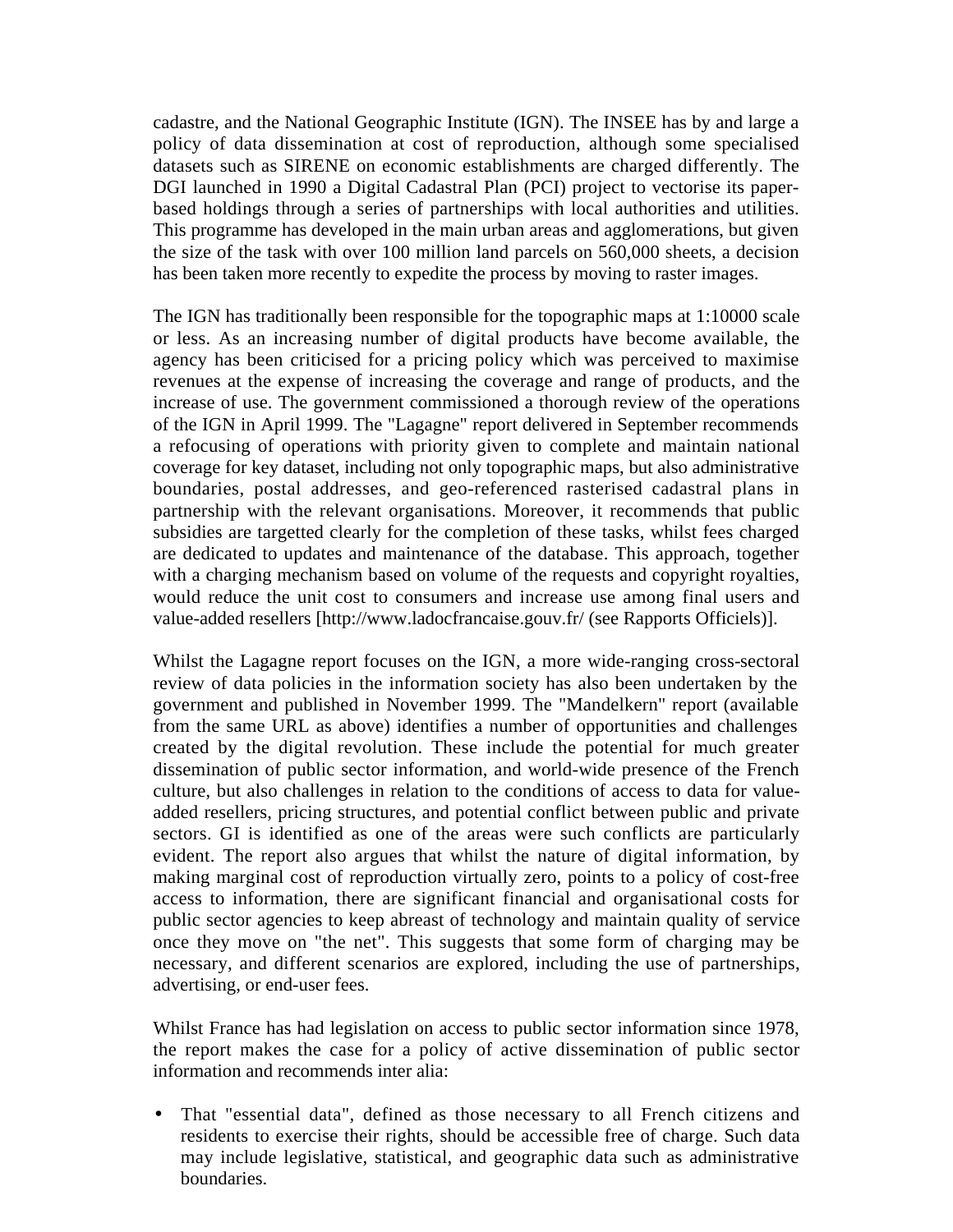- That all agencies working for the public sector, i.e. including the utilities and private companies if working on a contract paid by the public sector, have the obligation of disseminating "essential data",
- That each organisation must submit to the government and to an independent panel a list of the "essential data" it holds already in digital format, and a digitization plan for that held in analogue format.

As far as "non-essential" data is concerned, the report envisages a two-tier structure, one for agencies like the IGN, and Meteo-France for which data dissemination is mission-critical, and another for the rest of public administration. The former will be allow to commercialise data directly, while the latter will have to do so through public-private partnerships. In any case, the report recommends that pricing should encourage usage, and be based on volume to reduce charges and maximise opportunities for the private sector.

The two reports summarised above may significantly increase access to public sector data and GI in France. At the present time, the situation in relation to a GI infrastructure appears as follows:

Core Data: socio-economic and some small scale topographic data are in place. Whilst large urban areas are also covered by other core data sets such as administrative boundaries, postal addresses, and large scale topographic and cadastral databases, major efforts are still needed to complete the coverage across the country.

Metadata: it exists on-line for large data producers but a national system covering public sector agencies across different levels is still to be put in place.

Co-ordination: GI policies are co-ordinated through the National Council for GI (www.CNIG.fr), which is an inter-ministerial council established in 1985 with representatives from all major government departments and GI-related agencies, and AFIGEO, the French association for GI which includes representatives from the user community and the private sector. A significant co-ordinating role in matters of information policy is however played directly by the government through the office of the Prime Minister and the Ministry of Planning. An action Plan for the Information Society (PAGSI) was presented in January 1998 (www.plan.gouv.fr)

#### *GERMANY*

The Federal Republic of Germany has a population of some 81 million people over 357,000 km2 . It is organised in 16 states (Länder) and some 8500 municipalities. Each Land is responsible inter-alia for its own topographic service, land and property registers, environmental and statistical data collections, and generally for data policy. Whilst, there is no federal law that regulates access to government data, legislation is most developed in the New Bundesländer. In Brandenburg the right to Freedom of Information is explicitly laid down in legislation. It relates to the right of all citizens to access public records held by state authorities, districts and cities, unless public or private interests prevail. In Germany discussion about access is most articulated in the environmental sector, again particularly in the Neue Bundesländer. In Brandenburg, Meckelburg- Vorpommern, Sachsen, Sachsen-Anhalt en Thüringen legislative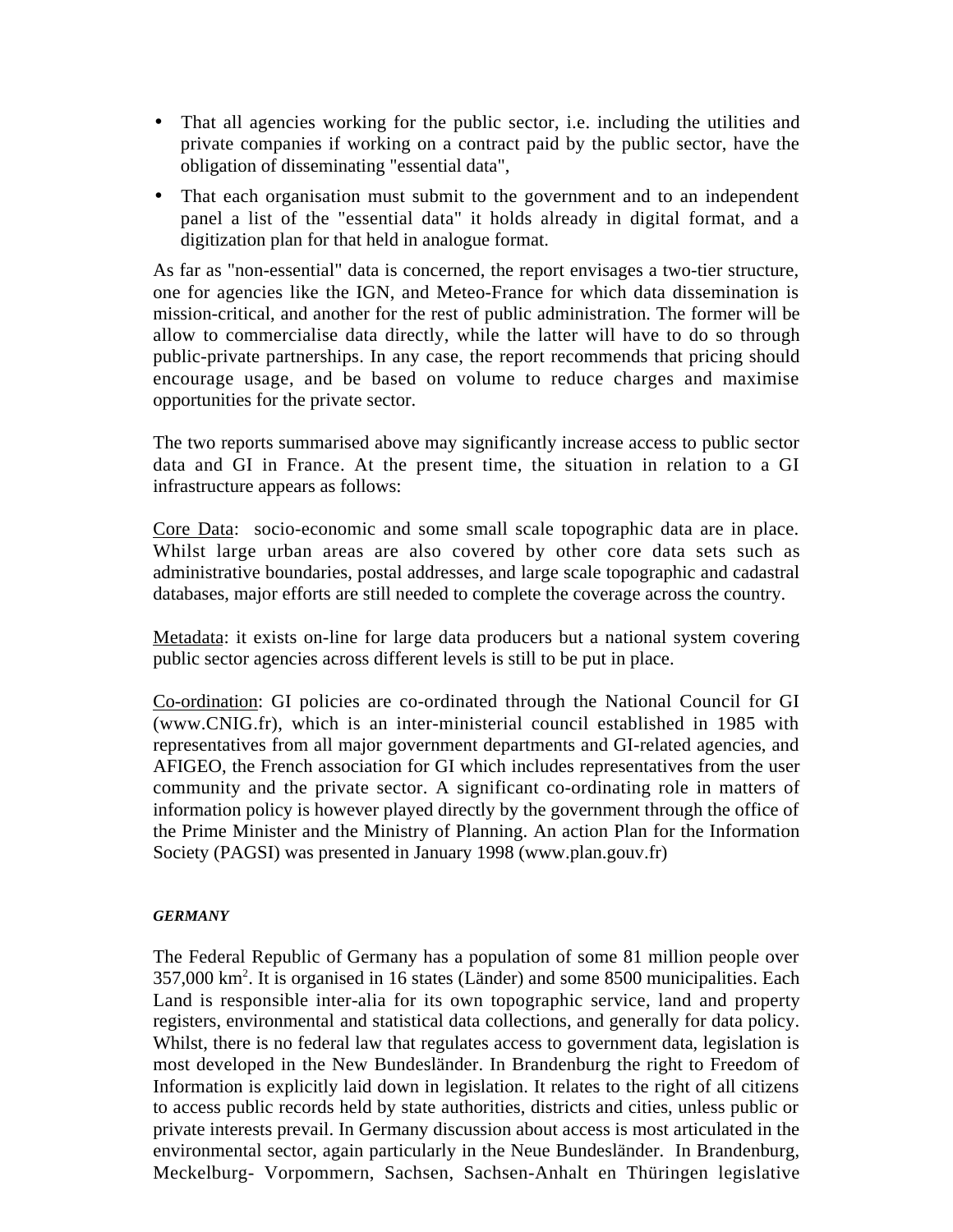provisions have been made which allow everybody access to environmental information. In the other Bundesländer, opportunities for access to data vary from state to state.

A prominent role is taken by the 16 surveying and cadastral administrations, which are co-ordinated by Federal Ministry of Interior through a joint working party, AdV (http://www.adv-online.de/). AdV also provides common documentation of the geodata available and a pricing policy . AdV published in 1997 a geodata modelling concept (http://www.adv-online.de/neues/oinhalt.htm) and in 1998 the IMAGI geodata integration report on how to improve coordination in the field of geoinformation (http://www.ifag.de/BKG/bericht\_fe.htm). In 1999 the government started its modernization program (http://www.staat-modern.de/) which should also have effects on the development of spatial data infrastructures in the near future.

ATKIS  $(\frac{http://www.atkis.de/}{http://www.atkis.de/})$  is a common initiative by the 16 state surveying authorities to develop a seamless digital, object-oriented topographic database 1:25,000 scale across Germany. It was conceptually developed between 1984 and 1989, and completed in 1998 at ATKIS/DLM-25/1 (attribute level 1). The updating of 63 base level 1 attributes is currently being undertaken and will be extended at level 2 with additional 55 feature attributes (ATKIS/DLM-25/2). Another major project is the conversion into digital format of the land register (ALB) and the related cadastral maps (ALK). The development of this system across the whole country has been slow and patchy but significant progress has now been made. ALB is now 100% digital, and ALK is complete for approximately 40% (full coverage is planned by year 2005). Integration pilot projects of ALB and ALK into ALKIS and its data model harmonisation with ATKIS are also being addressed .

Core Data: in respect to a geographic data infrastructure, the core elements are in place and there is a considerable amount of digital information now available at

- **federal level** (see for example: http://www.atkis.de ATKIS; http://www.bgr.de/index.html - Georesources; http://www.statistik-bund.de/e\_home.htm - Statistics; http://www.umweltbundesamt.de/ - Environment),
- **state level** (see for example http://www.lvsn.smi.sachsen.de/ geospatial data of Saxony) and
- **municipal level**. A network exists for data exchange in public administration, but its interconnectivity via the Internet is still developing.

Metadata: it exists for ATKIS and for individual agencies. AdV provides a point of entry for geodetic, topographic, and cadastral data and the federal gazetteer of place names (see also BKG, http://www.ifag.de/). Additional work is however needed for seamless search of data across themes for the country as a whole allowing for example to search for topographic, statistical, and environmental data together.

Co-ordination: the AdV plays an important role for two of the core datasets, cadastral and topographic, but it is unclear how this links with other major holders of information, such as the statistical and environmental agencies. The German Umbrella Organisation for GI (DDGI) is the forum bringing together institutional players and data providers from across the country, with members from the private sector and academia. Through its initiatives it promotes synergy across the main stakeholders at state level, and linkages to the European dimension via EUROGI. The federal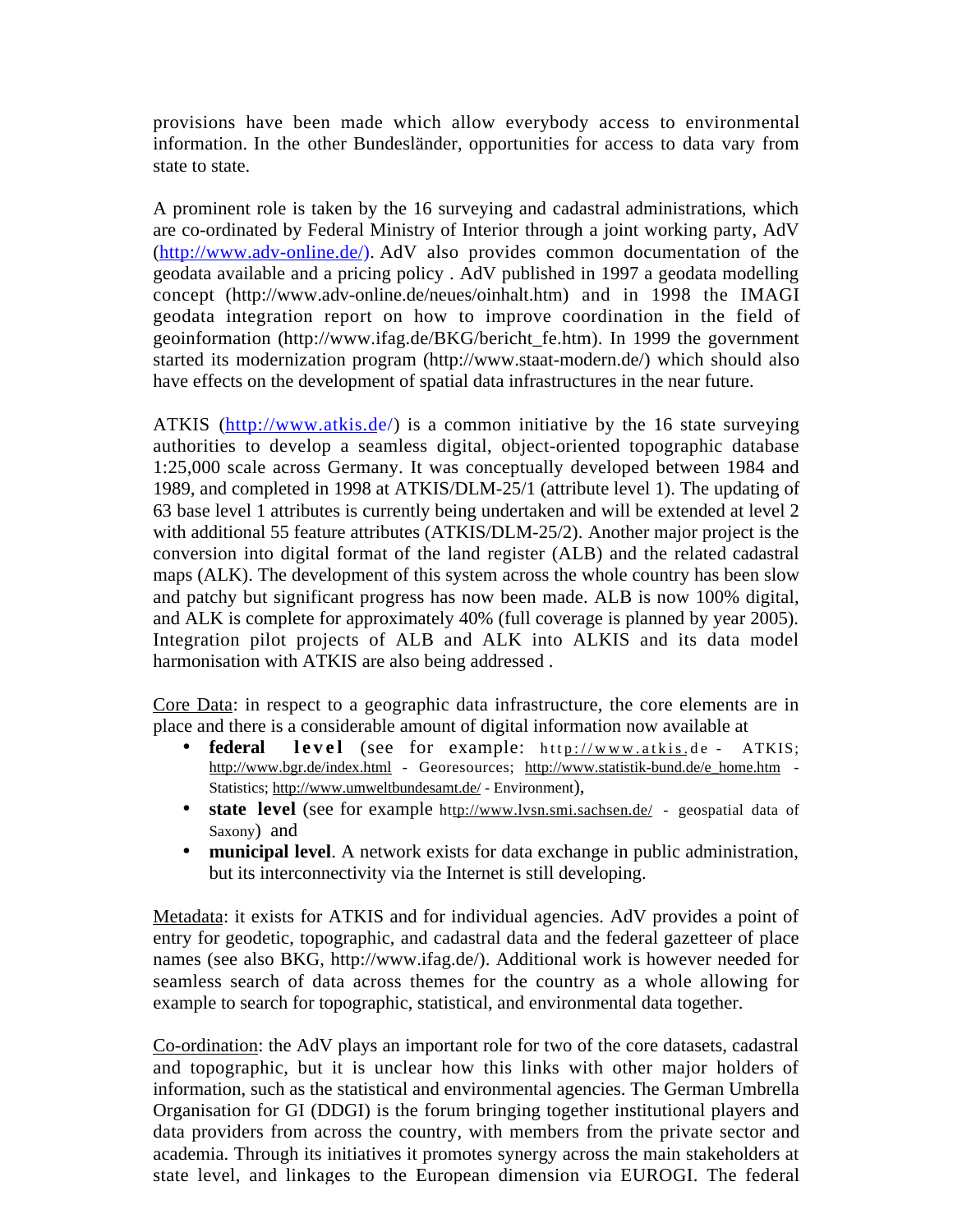dimension however (see the IMAGI report), will continue to be an essential characteristic of the German experience.

#### *HUNGARY*

Hungary has a population of just over 10 million people over an area of 93,000  $\text{km}^2$ , almost 90% of which is agricultural (68%) or dedicated to forestry (20%). There are 20 regional authorities and 3,200 municipalities.

The main actors in the area of geographic information are:

- Mapping Agency of the Home Defence Forces (smaller than 1:10,000 scale) (http://www.mhtehi.gov.hu)
- The Ministry for Agriculture and Regional Development (MARD). Its Department of Lands and Mapping has the national responsibility for cadastral and topographic mapping up to 1:10,000 scale inclusive. It also serves as National Land Administration Agency and is responsible for FÖMI, a leading R&D institute in GI sciences (http://www.fomi.hu), where the National Remote Sensing Lab established in 1980 provides among others the operational countrywide CROPMON service for MARD.
- The Hungarian Central Statistical Office, which collects socio-economic and financial data and provides a detailed gazetteer of the Republic of Hungary (http://www.ksh.hu).
- The Institute for Territorial Planning (VATI), is responsible for data used for regional development, providing territorial information service called TEIR (http://vati.ktm.hu).
- The Ministry of Environmental Protection (http://ktm.gov.hu).
- The Ministry of Transport, Communication, and Water Management for data related to telecommunication, roads, railways and waters (http://khvm.gov.hu)
- The Hungarian Geological Survey (http://mgsz.hu), the Geological Institute of Hungary (http://mafi.hu), and the Eötvös Lorand Geophisical Institute (http://elgi.hu) provide geoscience data services.

In Hungary there is a strong land registry and cadastral tradition that goes back to the Austrian-Hungarian empire. It is therefore developing a computerised integrated system containing both textual and cadastral data using the application tailored TAKAROS and META systems. Some entries will be searchable through time to monitor changes.

Core Data: the textual element of the land registry is now in 100% digital format. Approximately 4% of the associated cadastral maps were available in digital format in 1998, 15% is anticipated for 2002. Base topographic maps at scale 1:50000 have full country coverage in digital format, while approximately 5% of the country is covered by map at scale 1:10 000 in digital format, with a significant activity being undertaken in digitising existing large scale maps. Standard and detailed information on the digital availability of socio-economic and statistical data and a detailed gazetteer can be found on the homepage of the Central Statistical Office. The TAKARNET data transmission network of the Land Administration (http://www.takarnet.hu) provides wide range of information on core data, products and services.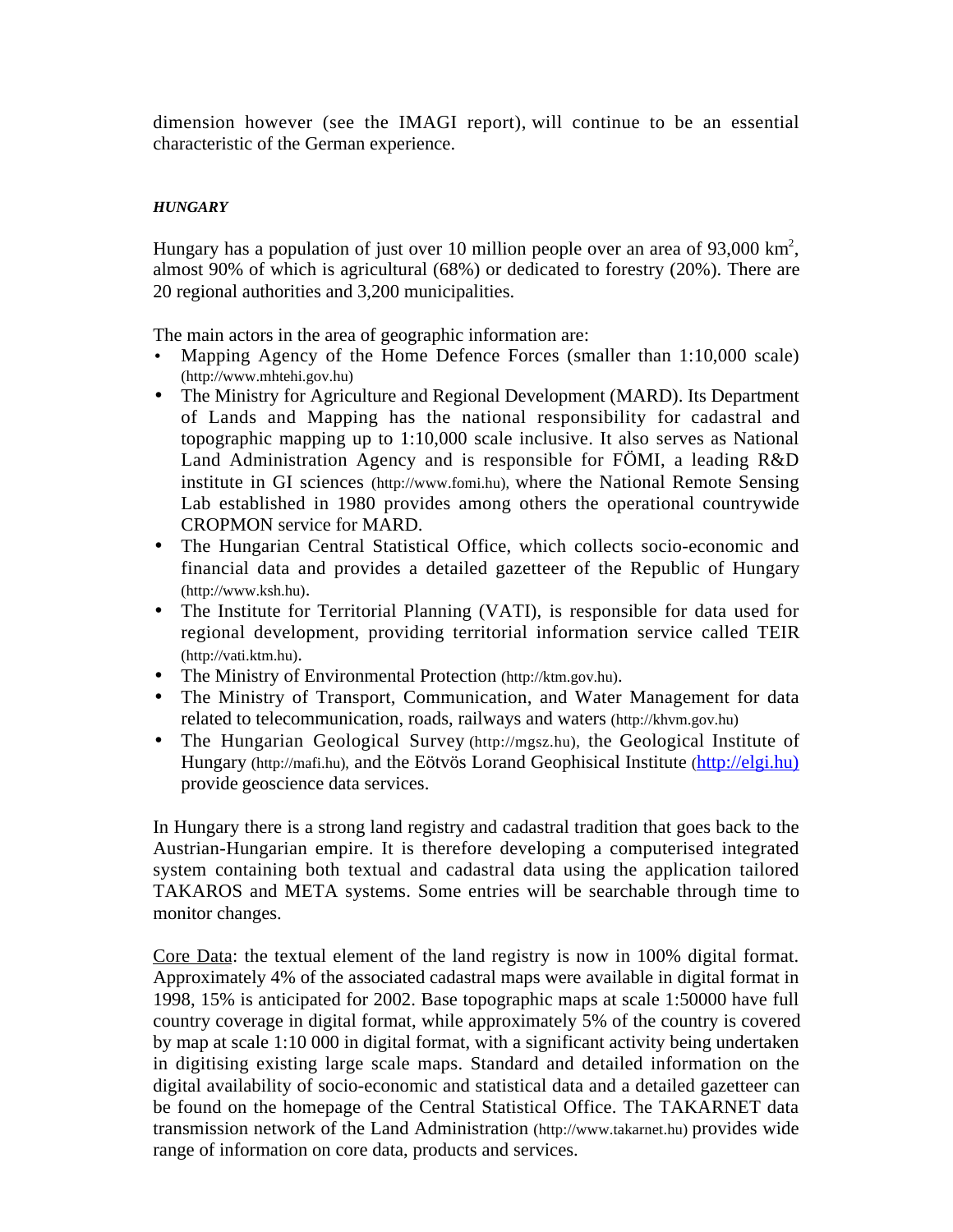Metadata: an inventory and documentation of existing data sets is in progress using Z39.50 as standard. Two metadata servers have been set up, METATÉR Server at the Geological Institute of Hungary, (http://meta.mafi.hu) supported by the Prime Minister's Office and FISH (http://fish.fomi.hu), with a server at the Institute of Geodesy, Cartography and Remote Sensing (FÖMI).

Coordination: a national policy on data access and sharing is being developed by an Inter-ministerial Committee on Informatics under the auspices of the Prime Minister's Office. Another inter-agency committee is co-ordinating the digital map acquisition co-chaired by the two ministries with responsibilities in this area.

In respect to the key elements of a national spatial data infrastructure, there is significant progress being made at all levels, including legislation, technology, education and training, data, and overall institutional framework. European Phare, Tempus and R&D funding are proving beneficial for this purpose as well as the linkage of HUNAGI, the umbrella organisation for GI, with EUROGI in raising awareness further at national and local levels. Key issues for the future include the implementation of the framework being developed, and accession to the EU. This is being prepared through a national programme for the adoption of the Acquis Communautaire, which also has a separate subchapter devoted to key issues in land administration and mapping.

## *IRELAND*

The republic of Ireland has a population of 3.6 million inhabitants over a land area of 70,000 km2 . Dublin and Cork are the main urban areas accounting for over 30% of the population. A Freedom of Information Act was passed in 1997 (http://www.irlgov.ie/finance/FREE1.HTM#[SU2]). The Act regulates access to public sector information with several exclusions. Access to publicly held information is notionally free of charge, however, government departments may charge for the time taken to extract the information requested. For example in the Department of Health the civil servant's time is charged at approximately 21 Euros per hour so that small searches may become potentially expensive.

The key central government producers of geo-referenced information are:

- the National Statistical Office (www.cso.ie)
- the Ordnance Survey of Ireland (http://www.irlgov.ie/osi/)
- the Geological Survey (http://www.irlgov.ie/gsi/)
- the Land Registry (http://www.irlgov.ie/landreg/)
- the Heritage Service (Duchas)
- the Department of Agriculture (http://www.irlgov.ie/daff/areasofi.htm).

The latter has significant data holdings (primarily aerial photography) but these are not open to public access.

Information held by these agencies are available on the GeoID (Irish pilot meta database) http://www.tcd.ie/Geography/GIS/Geoid/

Local authorities also produce geo-referenced material, but the extent and accessibility of these vary. The Local Government Computer Services Board has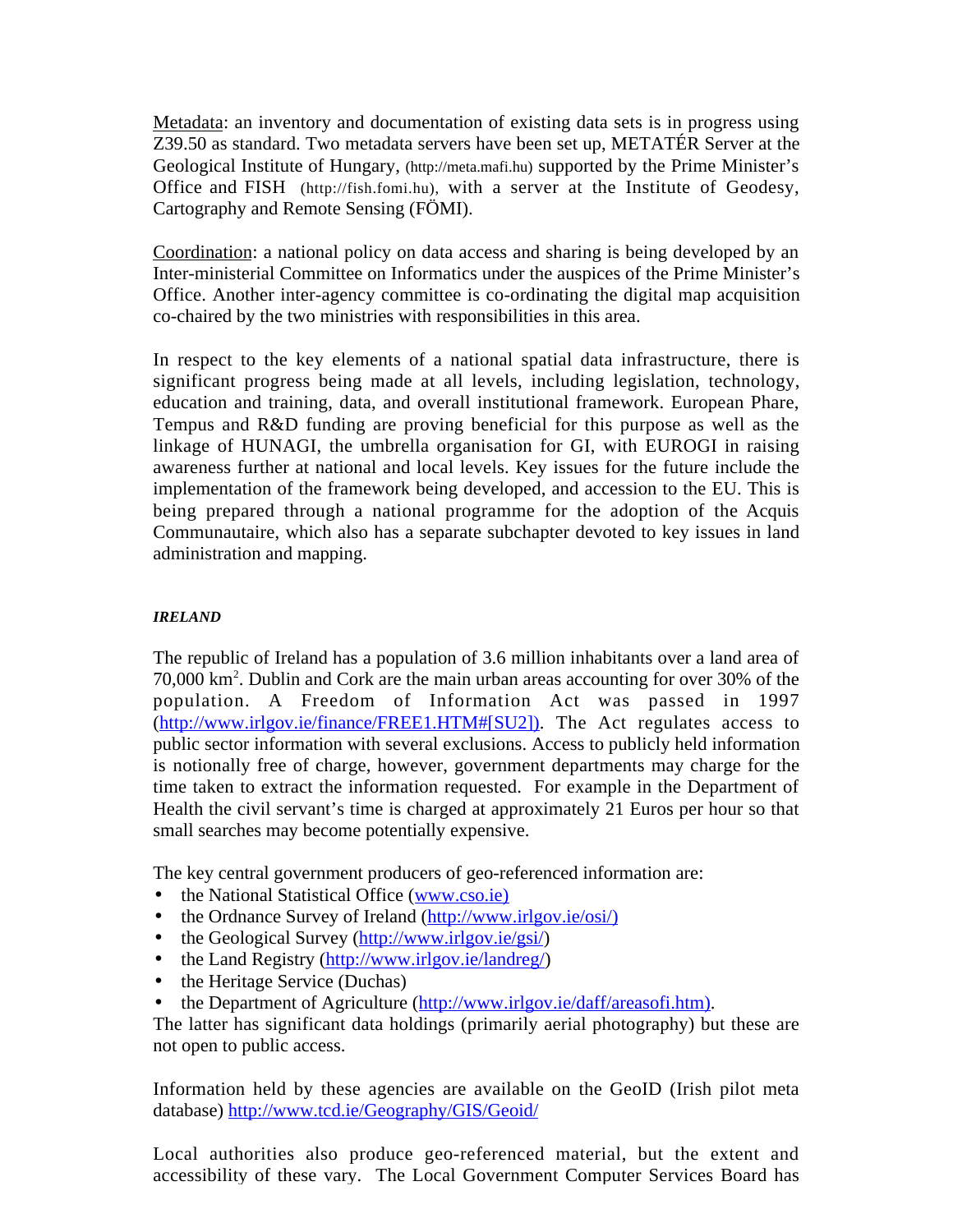made some inroads towards standardisation and best practise guidelines. Private data producers also exist, and in some cases their products, pricing and leasing arrangements rival those offered by central government suppliers. An example of this is the PinPoint product offered by IRIS in competition to the OSi/An Post's GeoDirectory. Both these products offer the ability to geo-code addresses, but with different pricing options.

#### Data Pricing

The OSi have a general framework for data dissemination and pricing. The pricing of all data requests are dealt with on a case-by-case basis. Copyright is strictly enforced and charges for data are levied among government departments as well as requests from the public. In December 1999, an agreement was finalised for supplying base data at preferential rates (less 80%) to academic institutions for teaching and research use.

#### Examples of charges are as follows:

1:1,000 digital urban data are charged at £450 (571 Euros) per tile  $(0.48 \text{km}^2)$  + an optional £90 (114 Euros) per annum for updates. 1:2,500 digital rural data are charged at £1000 (1270 Euros) per tile (3km<sup>2</sup>) plus an optional £200 (254 Euros) per annum for updates. Statistical and land and property data are not available on-line beyond headline statistics.

#### Core Data:

The key completed digital topographic datasets available are: 1:50,000 scale for the whole country, and 1:1000 for all urban areas. Key topographic digital datasets in progress are: 1:2,500 for rural developed areas, and 1:5,000 for rural un-developed areas. Other mapped core data include various administrative boundaries (DEDs, Counties, Townlands, Baronies).

Metadata: a pilot project was launched in partnership between IRLOGI and the University of Dublin/ DIT (http://www.tcd.ie/Geography/GIS/Geoid/). Thirty-one major producers of data participated in this bottom-up exercise, which is a very useful indicator of what can be achieved.

Co-ordination: IRLOGI (http://www.irlogi.ie/) acts as umbrella organisation with membership from the public and private sector. It organises seminars and workshops but has no formal powers to co-ordinate GI policy. The lack of government involvement and lead is one of the crucial issues in Ireland.

#### *ITALY*

Italy has a population of 57 million inhabitants over a land area of just over 300,000 km<sup>2</sup>. Its system of government is organised through 20 regions, 106 provinces, and over 8000 municipalities. Since the devolution of the 1970s the regions became responsible for land-use planning and territorial management, and in 1990 a second decentralisation gave powers to the provinces in respect to environmental management. The municipality remains however the cornerstone for public administration at the local level.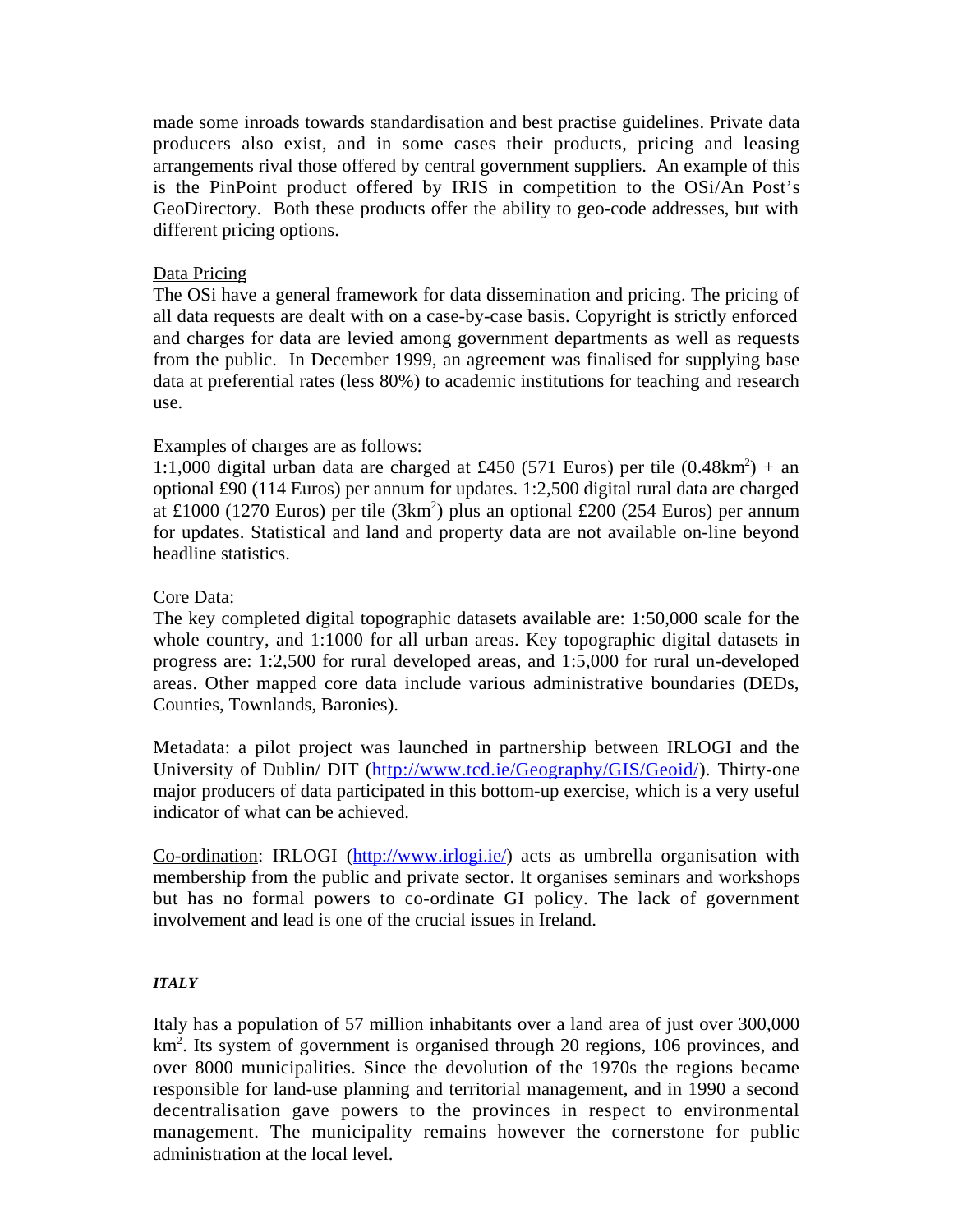The main producers of geographic information at the national level are the National Statistical Institute (ISTAT) (www.istat.it), the Cadastral Agency of the Ministry of Finance, the Hydrographic Military Institute and the National Military Institute (IGMI) which has traditionally been responsible for mapping at 1:50,000 scale and smaller. Larger scale topographic mapping is undertaken by the municipalities, provinces, and regions for their own territory. Since the 1970s, the regions have played a major role in producing topographic maps, but the lack of a clear division of responsibilities between them and the IGMI, has resulted in fragmentation, delays, and different standards. Only in 1997 an agreement between central and local government has started paving the way to a more coherent policy aimed at developing a national topographic database. The innovative feature of this agreement is that it focuses not on "maps" but on a topographic database able to integrate inputs from both local and central level organisations. Common rules and standards have now been defined and the objective is to have at least 10% of the national territory, covering the main population centres, at large scale 1:1000-1:2000, and the whole territory at 1:10,000 scale for at least the main themes such as road and river networks, geodetic framework, and administrative boundaries by 2006-08. To support the work of the municipalities, over two hundred technical centres are envisaged across the country to help develop and maintain the database, and integrate it with other information coming from the utilities and the cadastre (see below).

Socio-economic data is available from ISTAT at municipal level. More detailed data down to the census track or below, may be available from the local authorities on a case-by-case basis. All administrative boundaries are available in digital format.

A major programme to convert the cadastre into digital format was initiated in 1986. By 1993, 27% of the 310,000 map sheets had been digitised and new transactions requiring a local survey were also conducted in digital format. Given the size of the task necessary to complete the project, legislation was passed in the mid 1990s devolving the responsibility for the urban cadastre to municipalities. This clearly made sense, particularly since changes in taxation meant that 65% of the local taxes are related to land and property, giving an incentive to local administration to maintain an updated inventory of properties in their boundaries. In reality though, only larger municipalities have the institutional capacity to develop and maintain a digital cadastre. For the vast majority of municipalities, which have a population of less than 10,000 inhabitants, this remains a major challenge, and discussions are taking place on the best course of action.

In broad data policy terms, there is a general law for cost-free access to public sector information (241/7.8.1990), although in many cases access depends on the existence of a legal interest. There is no general law or policy concerning commercialisation of public sector information, and prices for commercial use vary from one public sector organisation to the next.

Core data: at the national level, socio-economic data is the best developed, with major gaps still existing in respect to topographic and cadastral information. However, it is important to recognise that there is a strong regional dimension to the collection and maintenance of geographic information in Italy, and that the provision of core data in some regions is well developed.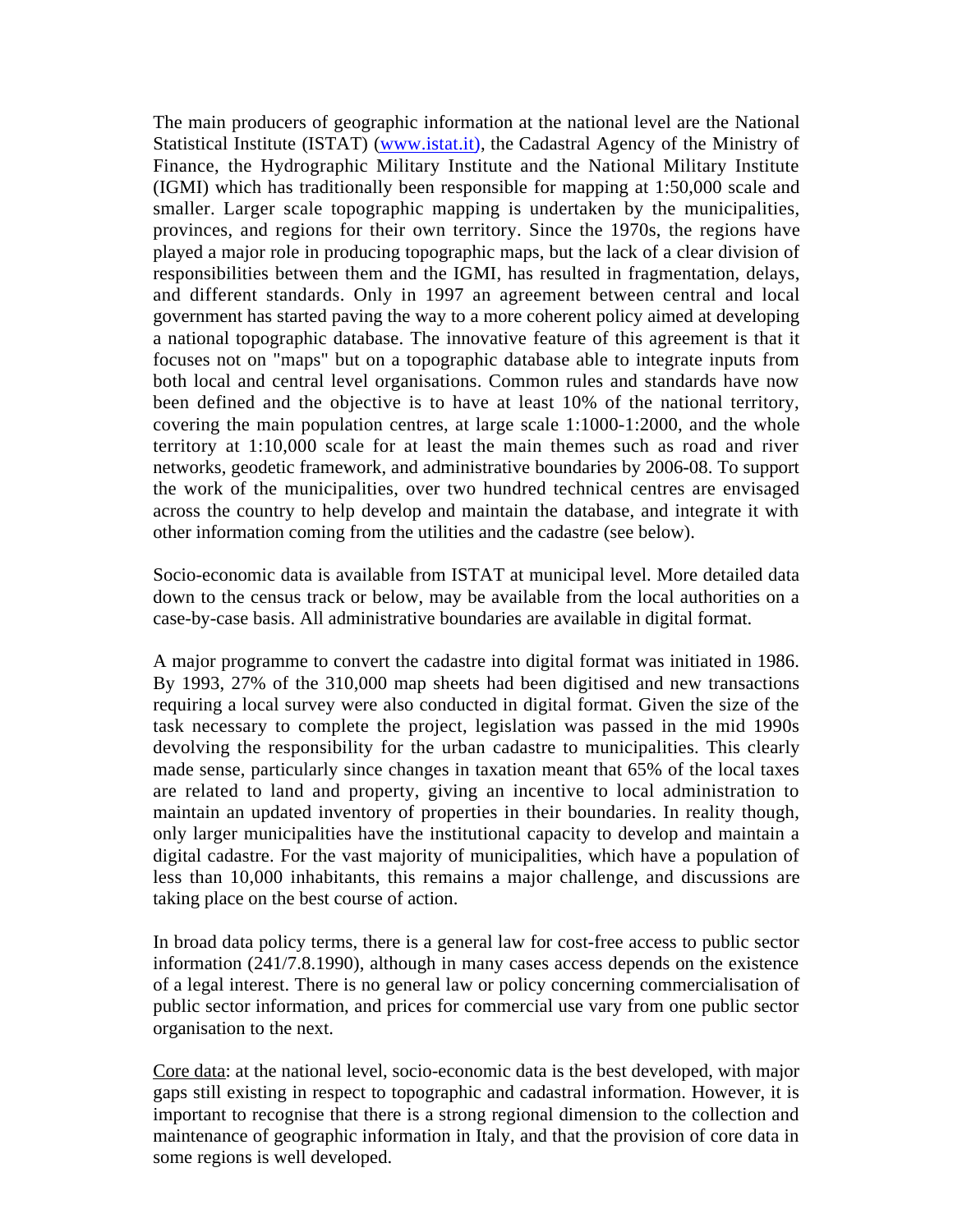Metadata: generally poorly developed both at national and regional/local level.

Co-ordination: given the regional dimension highlighted above, co-ordination tends to be from the bottom up rather than top-down. A Co-ordinating Technical Committee was established as a result of the agreement between central and local government in relation to topographic data. That agreement also envisaged the de-militarisation of the IGMI, and the setting up of a national centre for geographic information along the Portuguese/French model. This has not taken place yet, and co-ordination at the national level on data/geographic information policies is somewhat fragmented.

The issues relating to co-ordination, and the development of a coherent dissemination policy are among the two most pressing issues in Italy at the present time.

#### *NETHERLANDS*

The Netherlands is one of the most densely populated countries in the world with over 15 million people living in just less than 41,000 km2 . Local administration is organised in 10 provinces and 650 municipalities. The three main providers of geographic information are the Cadastre, the Topographic Agency, and the Statistical Bureau. The Cadastre is required by law to recover its operational costs through data sales, but is forbidden from making profits from its core activities (i.e. any profits are recycled in the business and transferred to customers through lower fees). Both the Topographic and Statistical Agency receive core funding for their activities but are required to increase revenues from sale of data and services.

The government document "Towards the accessibility of Government information" of the  $6<sup>th</sup>$  June 1997 sets the framework for the use of government data along the following principles:

- Access to data is regulated by the Government Information Act, and should be normally free or at dissemination cost.
- The provision of data to third parties must be non-discriminatory and at uniform price. Licences can be granted through public auction to private parties, who can then process and exploit the databases for a fixed number of years.
- Public organisations should only collect and process data that are necessary to perform their statutory duties. Enriching public datasets by integration with additional data is permitted only if clearly linked to a public task.
- Politically authorized permission can be given to process public data in ways which go beyond what is necessary for merely carrying out the public task, as long as the market does not already provide this data and it can be shown that this data is of societal importance. The data can then be made available to third parties.

An example of data of societal importance is that held by the Cadastre. In his letter to the Dutch Parliament of the  $10<sup>th</sup>$  July 1998, the Minister for Housing makes the case that facilitating access to cadastral information lies outside the direct implementation of the Cadastre Act. However, given the societal importance of this information, the Cadastre should provide access to partially processed cadastral information to third parties on the basis of the open and non-discriminatory principles outlined above. These parties can then add value to this data and market it. The Cadastre for its part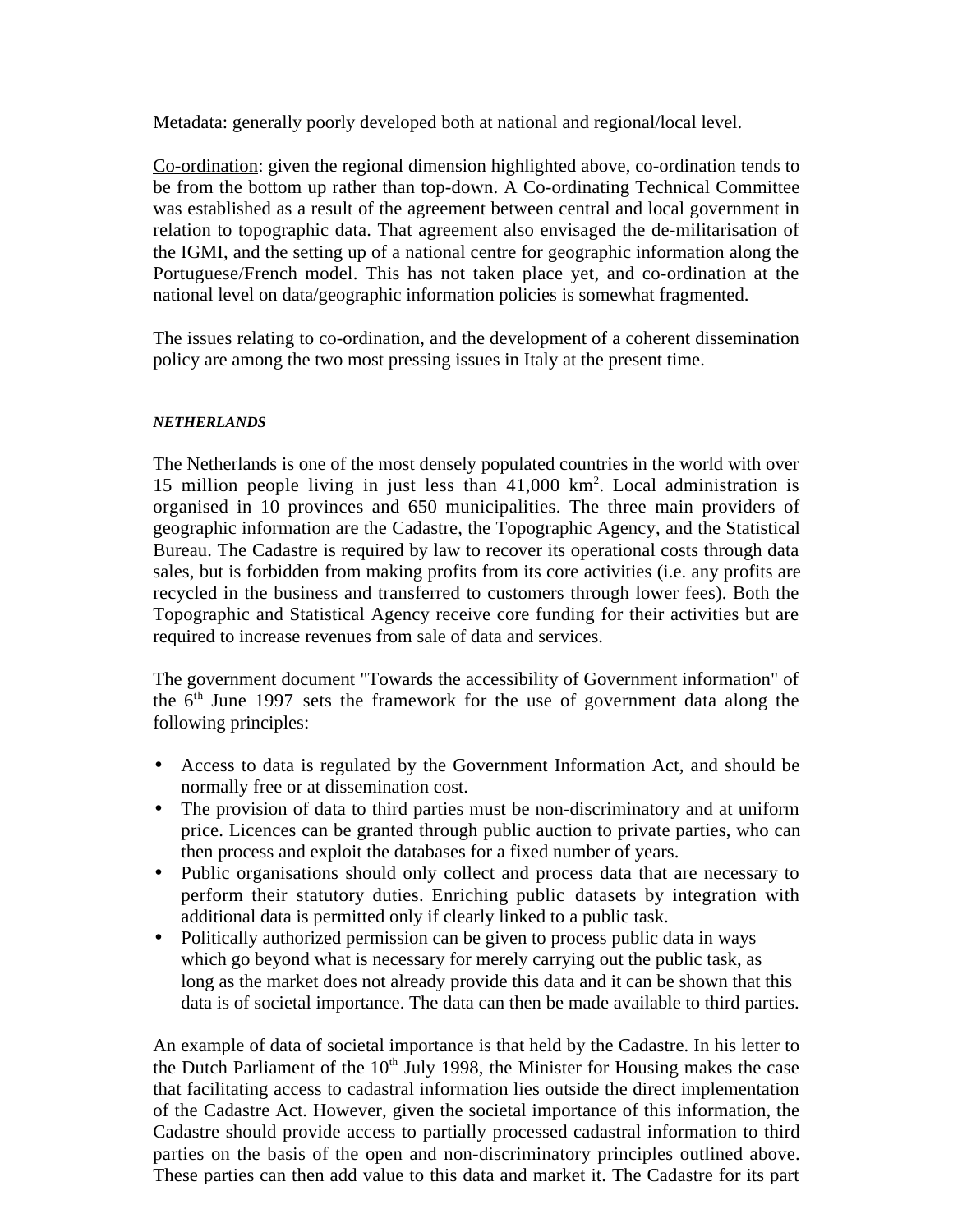must ensure that it complies with privacy legislation, must guarantee the integrity and security of the databases, and must cover its costs.

The response of the business community to the opportunities created by this policy framework has been generally positive. However, there is also a feeling that the mission statement of the government's accessibility document is unclear, and that insufficient insight is given in the document to the expectations of the demand for information. This must be investigated more carefully. Therefore the business platform, in cooperation with the Netherlands Association of Enterpreneurs, plans to start a project ascertaining the economic impact of making government databases (and the resulting information products) accessible at a low threshold.

Other important initiatives stem from the discussion document for a National Geographic Information Infrastructure (NGII) launched in 1995 by RAVI, the Dutch council for Real Estate Information. RAVI is under the responsibility of the Minister for Housing Spatial Planning and the Environment, but has also strong linkages with the GI user community, and the private sector (http://www.ravi.nl/). The NGII is defined in respect to policy, geographic data sets, technology, standards, knowledge and education. It is also linked to the governments Action Plan for the Implementation of the Electronic Highway. The case for developing a NGII was also strengthened by the emergency needs created by the severe flooding that took place in 1995.

Core Data: in addition to the cadastral database and socio-economic data, the two foundation blocks are the 1:10,000 scale map for the whole country which is being developed by the Topographic Agency, and the large scale 1:1000 map being developed by a consortium including the Cadastre, Dutch Telecom, local government, and the utilities. Both are close to completion.

Metadata: it is estimated that there are 36,000 data sets in the public sector of potential use to others. Documenting these datasets and making them visible to potential users is therefore a crucial task. For this purpose a National Clearing House Project was initiated by RAVI in 1995 (http://www.ravi.nl/clearing.html).

Co-ordination: RAVI has been playing a crucial role in developing a vision for an NGII, creating awareness, and developing political support. Much progress has been made over the last few years, but given that this organisation has no formal powers to compel public agencies to participate in the plan, developing consensus and sense of purpose is difficult. Following are some of the currently burning issues:

- Create a better link between the two core data sets described above, which are the responsibility of different agencies and partnerships,
- Overcome some of the existing barriers to data availability, including organisational perceptions that it is inconvenient or threatening to give access to one owns data, data owner's restrictions on re-sale, commercial and governmental confidentiality restrictions.
- Address issues of pricing of data so that use and re-use are not deterred, and move to a framework of high volume-low price,
- Address the issue of the large amount of data still in analogue format,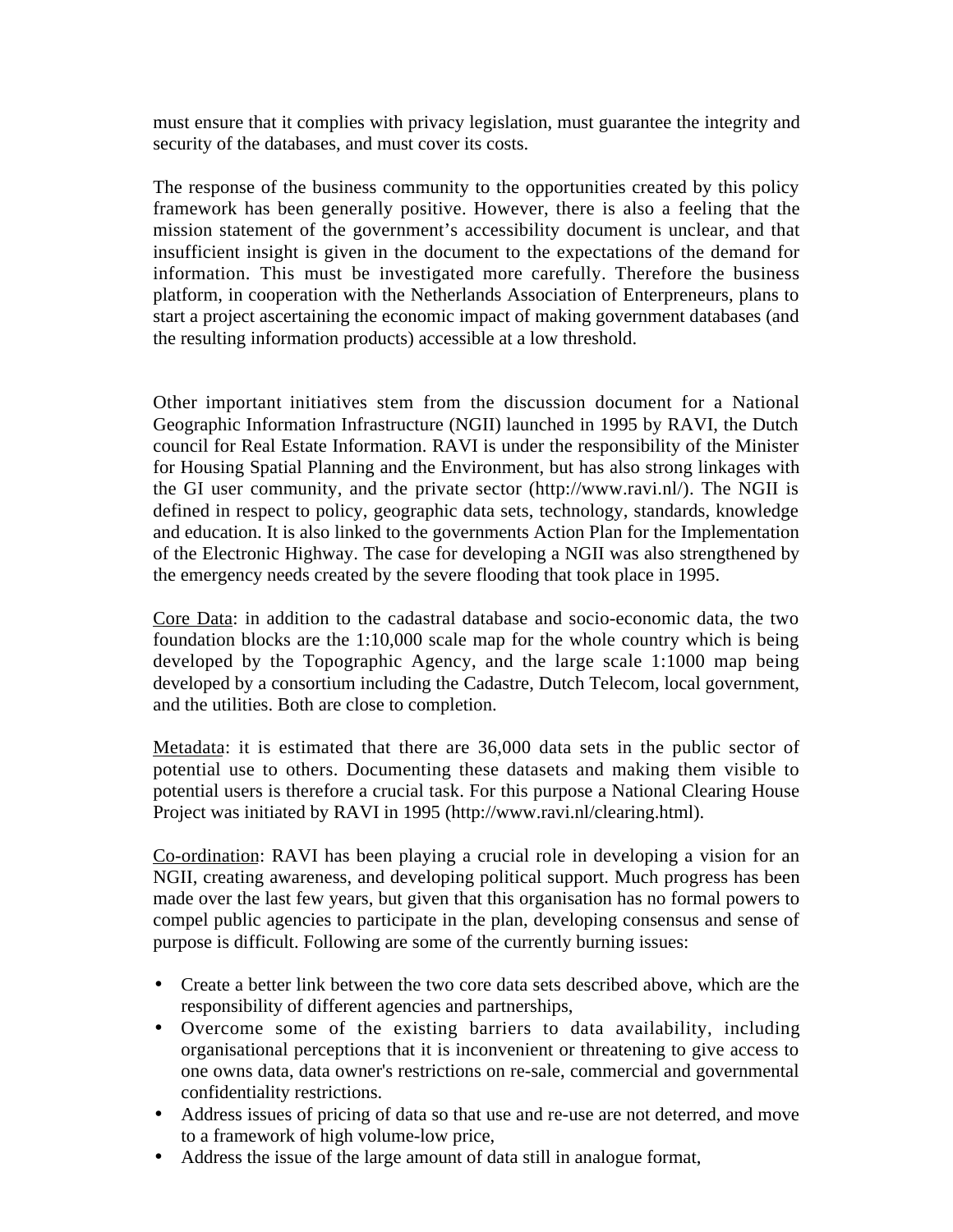• Develop awareness and policies not only for the large public sector organisations for whom data-related services are mission-critical, but also for the large number of small and medium organisations in both public and private sector across the country.

#### *NORWAY*

Norway has a land area of  $324,000 \text{ km}^2$  and a population of approximately 4.5 million. There are 435 local authorities with an average population of just over 9,000 people.

Freedom of information legislation gives the public rights of access to government information. This right was extended in 1985 to include computerised records. Although in principle government information should be free of charge to anyone, in practice a government report (Til informasjonens pris, NOU 1994) identifies instances in which information can be charged for, namely when free access to information results in evidently irrational use of resources, or the information is made available to the private sector for further reuse and distribution. A fine line also exists between information that an agency has as part of its government function, which should be free, and that possessed as part of its business activities, which can be charged for. Issues of format of delivery, and amount of information requested also obfuscate the implementation of the basic principle of free access.

The Data Protection Act grants access to individuals in respect to their personal records held by government agencies. Access is normally given through copies or printouts and is not normally charged for. Databases can be protected by copyright while laws, court decisions, and other decisions made by government authorities are not. Factual information used for government decision-making, such as statistics are not covered by copyright.

The Norwegian Mapping Authority (NMA) has a key role in establishing and managing "Norway Digital", and making products and services for sale to the customers. The national primary datasets consist of uniform, nation-wide digital data for essential sea and land themes, to be used as a basis for digital and analogue products. They consist of:

• Buildings

- Place names
- Road network
- Addresses • Properties
- Elevations
- Coastal contours and islands
- Water contours
- Administrative boundaries Depth contours
- Triangulation points

The standardised digital and analogue products from the NMA consist of vector and raster data for land and sea areas in scales ranging from 1:5,000 to 1:5 million.

Cadastral information is available from the municipalities and information on rights from the courts (the EDR database). The Norwegian Mapping Authority (NMA) maintains a database on property information for the whole country (GAB), with coordinates for buildings, addresses and properties, and some rights information, mainly who owns the property. On-line connection to this database is restricted to the municipalities, who update it directly on a daily basis. A government owned company has a product which is a combination of GAB and the information from the courts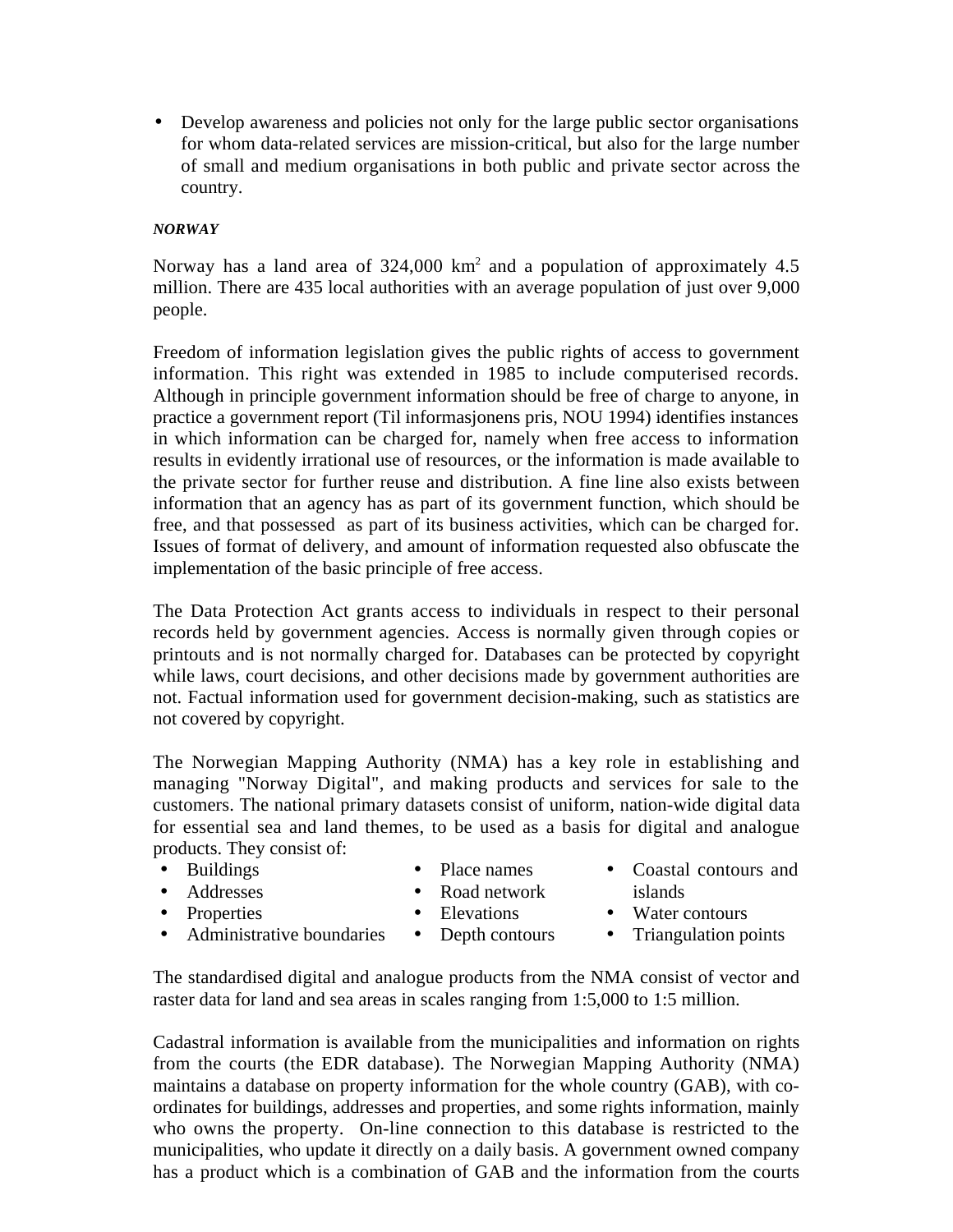(EDR). It is available as an on-line service and a CD-ROM, which can be bought from the NMA (who is a distributor for this company). Use is mainly restricted due to privacy protection, but the company is supposed to have full user payment for its products. More information about it at its website: http://www.eiendomsinfo.no/. Both GAB and EDR are updated on a daily basis. Pricing for cadastral information is based on statutory requirements.

Statistical information is collected an maintained by Statistics Norway, which distributes it largely free of charge or at most at marginal cost. Several datasets can be downloaded from its web site at http://www.ssb.no/.

Environmental information: a major project, AREALIS, aims at developing a complete dataset on geographical, environmental and planning information for municipalities and counties. The project is co-ordinated by the Ministry of Environment, which is also in charge of the NMA. It includes most other agencies under the Ministry, as well as many other national agencies. Participants include:

- NIJOS (agricultural sector) http://www.nijos.no/indexeng.htm
- The Geological Survey of Norway http://www.ngu.no/engelsk/default.htm
- Norwegian Geotechnical Institute http://www.ngi.no/english/default.htm
- Directorate of Nature Management http://chm.naturforvaltning.no/
- The Directorate for Cultural Heritage http://www.riksantikvaren.no/index5.html
- The Norwegian Pollution Control Authority http://www.sft.no/eindex.asp
- The Norwegian Water Resources and Energy Directorate http://www.nve.no/english/index.html
- Ministry of Cultural Affairs http://www.odin.dep.no/kd/eng/index.html
- Statistics Norway http://www.ssb.no/english/,
- all the counties and up to 53 municipalities.

Core Data: from the summary above it is clear that a lot of core datasets are already in place. However it takes some effort to organise it within a well developed framework.

Metadata: there are at present a number of metadata services maintained by individual agencies, such as the NMA's (www.statkart.no) and that of Statistics Norway. A National Geographic Information Center (NGIS) is being established to bring together in a co-ordinated fashion these different access points. NGIS will also provide a online connection for those who want to subscribe to databases and be updated on a daily basis. So far this is on a trial basis with certain agencies.

Co-ordination: the core datasets are established and updated via Geodata co-operation (GEOVEKST). These are local projects established according to a national framework. The main players are

• Municipalities • Public Road Administration • Telenor (telecom) • Electricity companies • Agriculture • NSB (railways • NMA (represented by local county offices)

Local projects are carried out according to annual Geodata plans. Each participant contributes with money, work and competence according to their means. The resulting database are jointly used by the participants. For 1998 the total amount used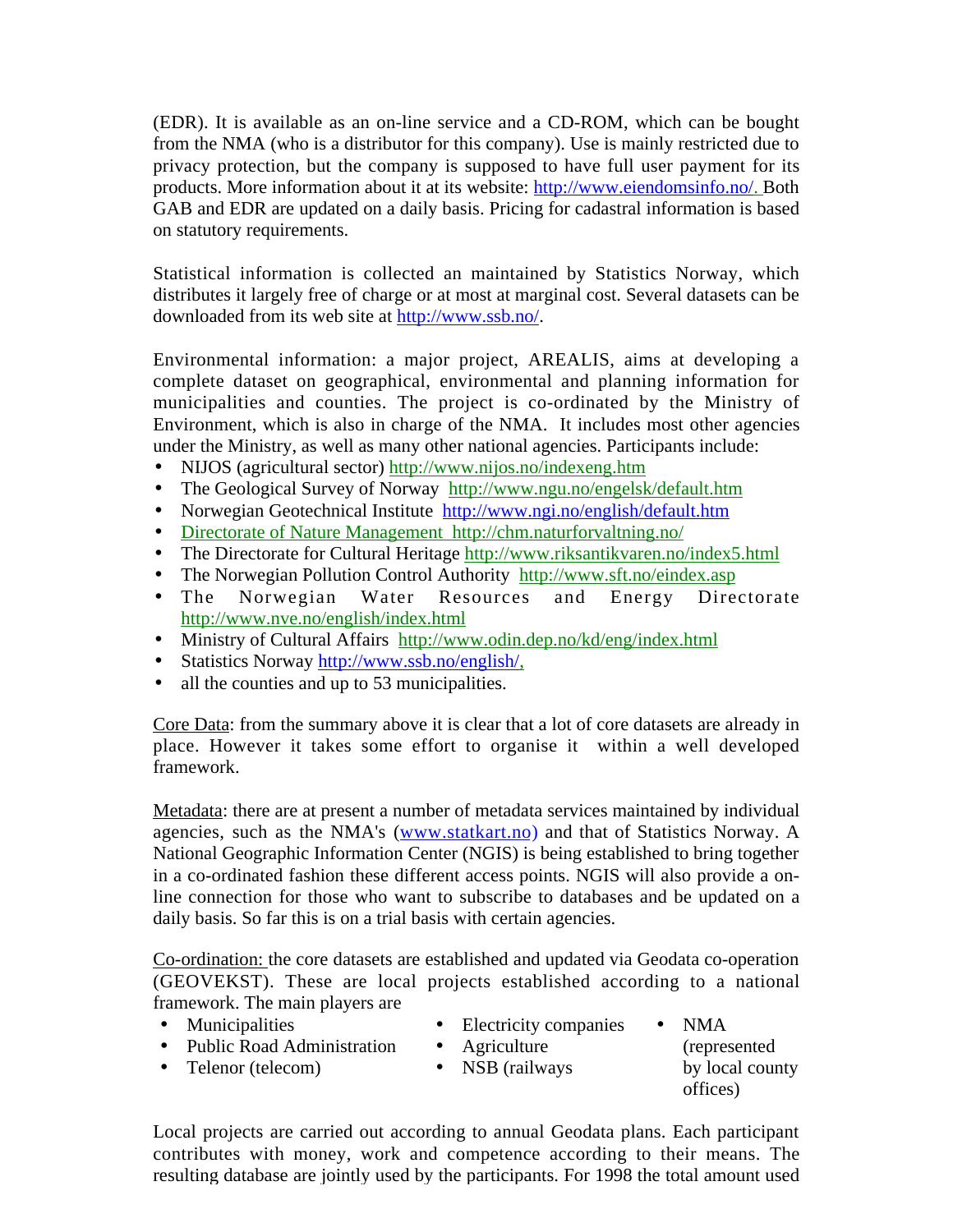on these projects were NOK 65 millions. External access to these datasets is regulated through two types of rights:

- Usage right: to use the product internally or for private use. The customer can buy, or for digital products they can also subscribe, which include updates.
- Marketing right: to make copies for sale. Use on Internet requires marketing right, the conditions are that it can only be used on the customers own web site and must not be adapted for downloading.

GeoForum is the Norwegian umbrella organisation for geographic information, with over 300 member organisation from both public and private sector. It is the Norwegian representative in EUROGI.

#### *PORTUGAL*

Portugal has 9.9 million people over a land area of  $92,000 \text{ km}^2$ , and  $275 \text{ local}$ authorities with an average population of 36,000 people. The main feature of its national spatial data infrastructure, the SNIG, is that this has been established by legislation in 1990 together with a National Centre for Geographic Information (CNIG) to co-ordinate its development. This clearly indicates a strong level of political support at the national level.

SNIG (http://snig.cnig.pt) is now well established providing on-line services acting as a one-stop shop for the data holdings of a large number of agencies at national and regional level. Moreover, its efforts to support local authorities in developing and making accessible digital geographic information are particularly noteworthy. Direct access to data such as orthophotos, environmental and statistical data is also possible.

Core data: rather than starting from the prior identification of what is "core data", the approach has been to put together what was possible, build awareness, and create demand. A large number of data sets are now available via SNIG, but their pricing structure is variable, and in some instances such as the statistical data from INE, prices can be significant and act as potential barrier to accessibility. Given the large amount of information currently available, the key future challenges refer to land and property data (cadastre), street centre lines, and addresses.

Metadata: the provision of Metadata is well structured and centrally co-ordinated by CNIG. This has the advantage of consistency of documentation but also creates complexity in respect to updating the information generated by the individual data owners.

Co-ordination: CNIG plays a crucial role in this respect. It has the strength of being backed-up by legislation, and of having funds, partly national and partly European, specifically directed towards building the infrastructure. A key feature of the CNIG is that its mission is supporting data producers in making their data available through SNIG, rather than producing GI in its own right. Moreover, CNIG has developed very strong networks with key decision-makers in government supporting its mission. Also, of particular significance are the strong linkages with the academic sector, which itself is very well connected with the international research community. This helps CNIG to support its already sizeable group (14 people) dedicated to the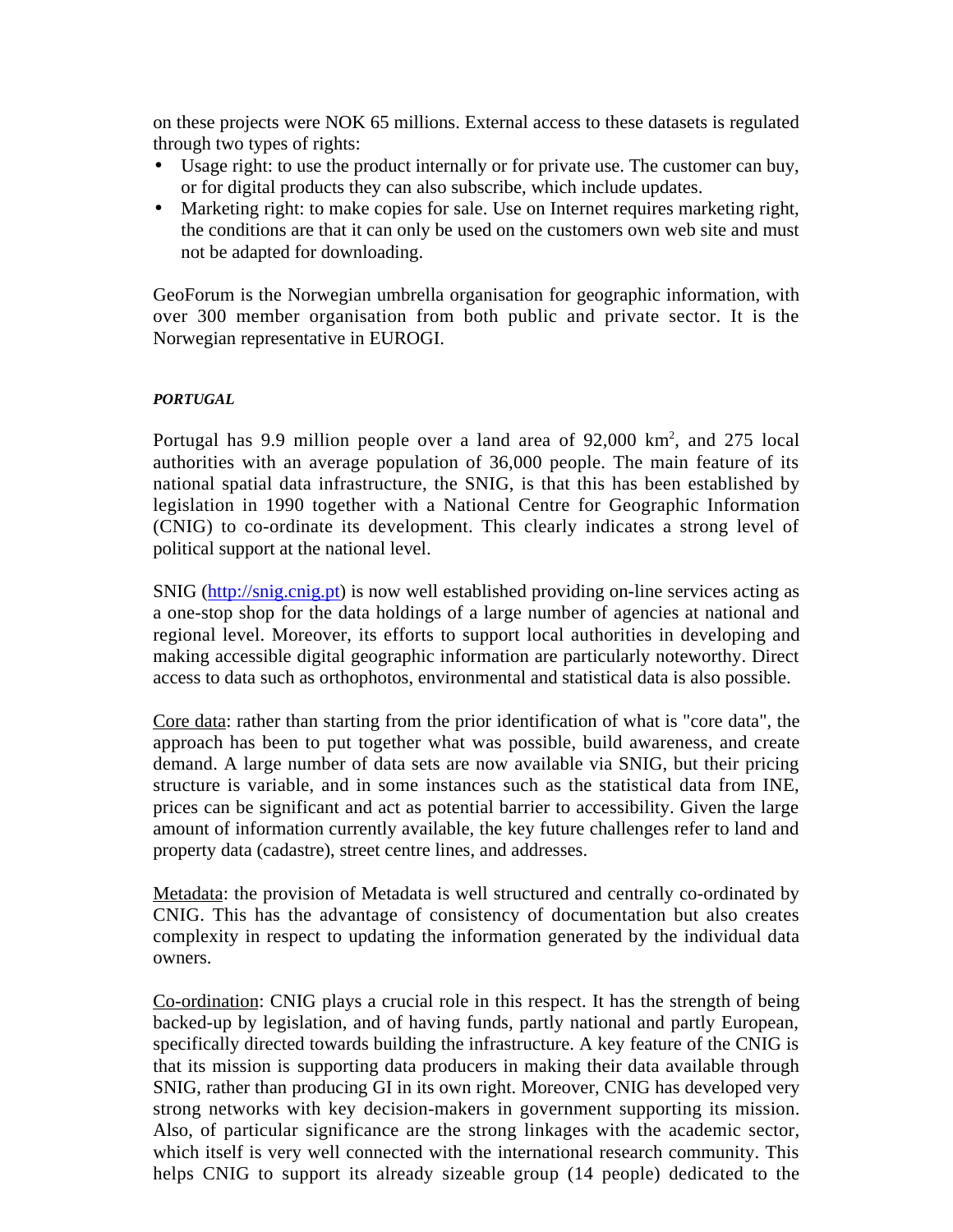development of SNIG, with access to a pool of post-graduate students of high calibre bringing in the latest technical solutions. This is an excellent model to be noted by other similar initiatives.

#### *UNITED KINGDOM*

The UK has a population of just over 58 million inhabitants over a land area of 244,000 km2. There are 403 basic local authorities (districts) with an average population of some 145,000 people. By comparison to other countries, the UK stands out in a number of ways. Firstly, the institutional framework is such that in effect what is being discussed is the framework for England and Wales, as Scotland and Northern Ireland have their own particular sets of circumstances, although many of the issues discussed would also apply. Secondly, Ordnance Survey (OS) of Great Britain is in the unique position of being responsible for mapping at all the scales, including the large ones which in other European countries are normally the responsibility of local government and the Cadastre. The OS exercises a virtual monopoly in the provision of mapping through the enforcement of Crown Copyright, which covers both maps and databases without requiring the mark of "originality" as in other European countries. The role of the OS is central also because its Director General is the advisor on GI matters to the Government.

Three other aspects are worth pointing out. In the first instance, successive governments have been pursuing an efficiency-driven policy, in respect to government departments, that has turn many of them into executive agencies with cost recovery targets. This has been coupled with an early recognition of the economic value of public sector information. GI, is a front runner in this respect, as it contributes three quarters of the £200 million raised by the Treasury through the sale of Copyright material. Finally, the uniquely large size of the average local authority in Great Britain (145,000) has made it possible to adopt a business model of high prices for relatively few large customers such as local government and the utilities. This model has been justified on the basis that the revenue raised has also enabled the investment necessary to create sophisticated data products and services in a relative short time. To date Great Britain is one of the few countries in the world to have completed in national topographic database, including large scales for all urban areas. It can also be argued that this model also fits the economic imperative of the government (both past and present). For example, it is worth noting that whilst Portugal and Finland have Information Society policies with a strong social dimension, the nearest equivalent in the UK, the Information Society Initiative, is run by the Department of Trade and Industry with the objective of "helping UK business thrive and be able to exploit the enormous potential of the Information Age" (http://www.isi.gov.uk/isi/).

Recent policy initiatives of relevance to data policies are:

The Future Management of Crown Copyright, White Paper, March 1999. (http://www.hmso.gov.uk/document/copywp.htm). This is a central document given the extent to which conditions of access and pricing in the UK have been affected by the interpretation and use of copyright. Having explored a series of options in a previous Green Paper, the Government indicates that crown copyright will be retained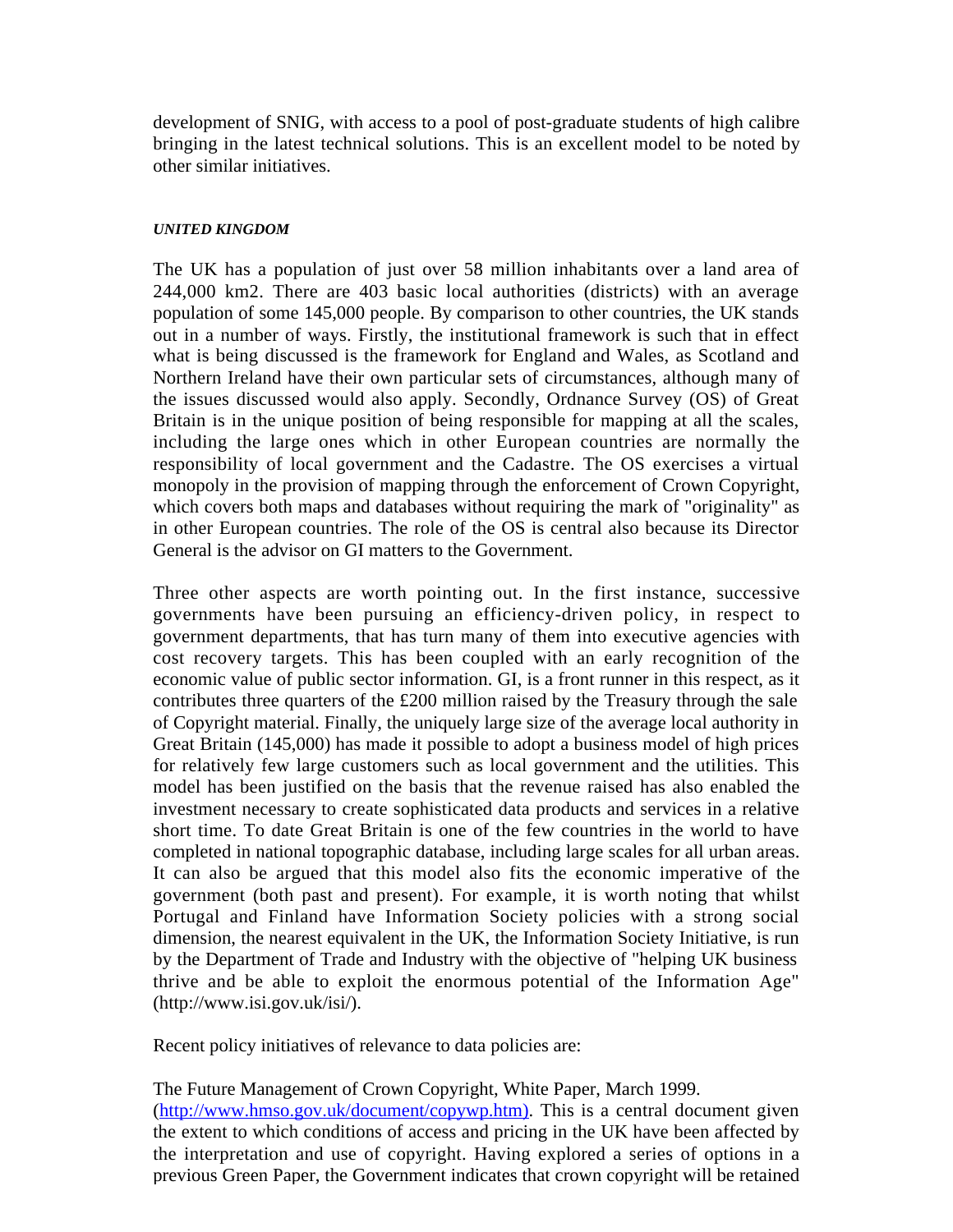in general and waived in specified circumstances such as government legislation and forms. New guidelines will be issued so as to provide a more consistent approach, ensure that copyright does not inhibit access to information, and set more coherent charging mechanisms for tradeable information (including GI). Moreover, government departments should produce regularly updated listings of material which they hold, documented with an agreed light metadata standard. This information will be kept and maintained through the departmental web sites but sign posted via a centralised Government Information Asset Register. (http://www.inforoute.hmso.gov.uk).

The Freedom of Information Bill presented to Parliament n the 18<sup>th</sup> November 1999 (http://www.homeoffice.gov.uk/foi/index.htm). This sets the proposed framework for access to public sector information, with considerable debate on the extent of the exclusions.

The Modernising Government White Paper (http://www.citu.gov.uk/moderngov.htm) which sets as goal that all dealings with government will be delivered electronically by 2008 (50% by 2005).

Whilst the three initiatives above set the framework for data policy in general, the extent to which a geographic data infrastructure is in place in the UK is discussed below.

Core data: Most of the core data including cartographic, socio-economic and reference data such as street address and postcodes are now in place. A major step forward has also been the recent funding awarded for the development of a national land and property information service following the early trials in Bristol and Scotland. It should be noted that this will be a commercially based service in partnership between public and private sectors.

Metadata: the Spatial Information Enquiry Service (SINES) was the first attempt of developing a metadata catalogue of central government-held data. It operated for four years before being withdrawn, as it was proving difficult to maintain up to date. The National Geospatial Data Framework (NGDF) (http://www.ngdf.org.uk/) has recently launched a limited metadata service of the Standard Geographic Base units (UKSBG), which describes administrative and postal geographies. Meanwhile it has defined some metadata guidelines, and is encouraging their use by organisations in both public and private sector, with a view to link the metadata service they will provide through a common gateway. It may well be that this model will prove the more resilient in the long run to the organisational and technical changes in the market. It is however, taking a rather a long time to develop, as of summer 1999, there was no national metadata service operating in the UK. Whilst welcome, it is unlikely that the new Government Information Asset Register (see above) will respond to the needs of the GI community.

Co-ordination: There is a great deal of interest in the development of national information policy in Britain among the key players, now that the core data is largely in place and more attention can be given to linking it all together. In respect to coordination, the key players are the NGDF -financed from the National Interest Mapping Service Agreement negotiated by OS with the government- the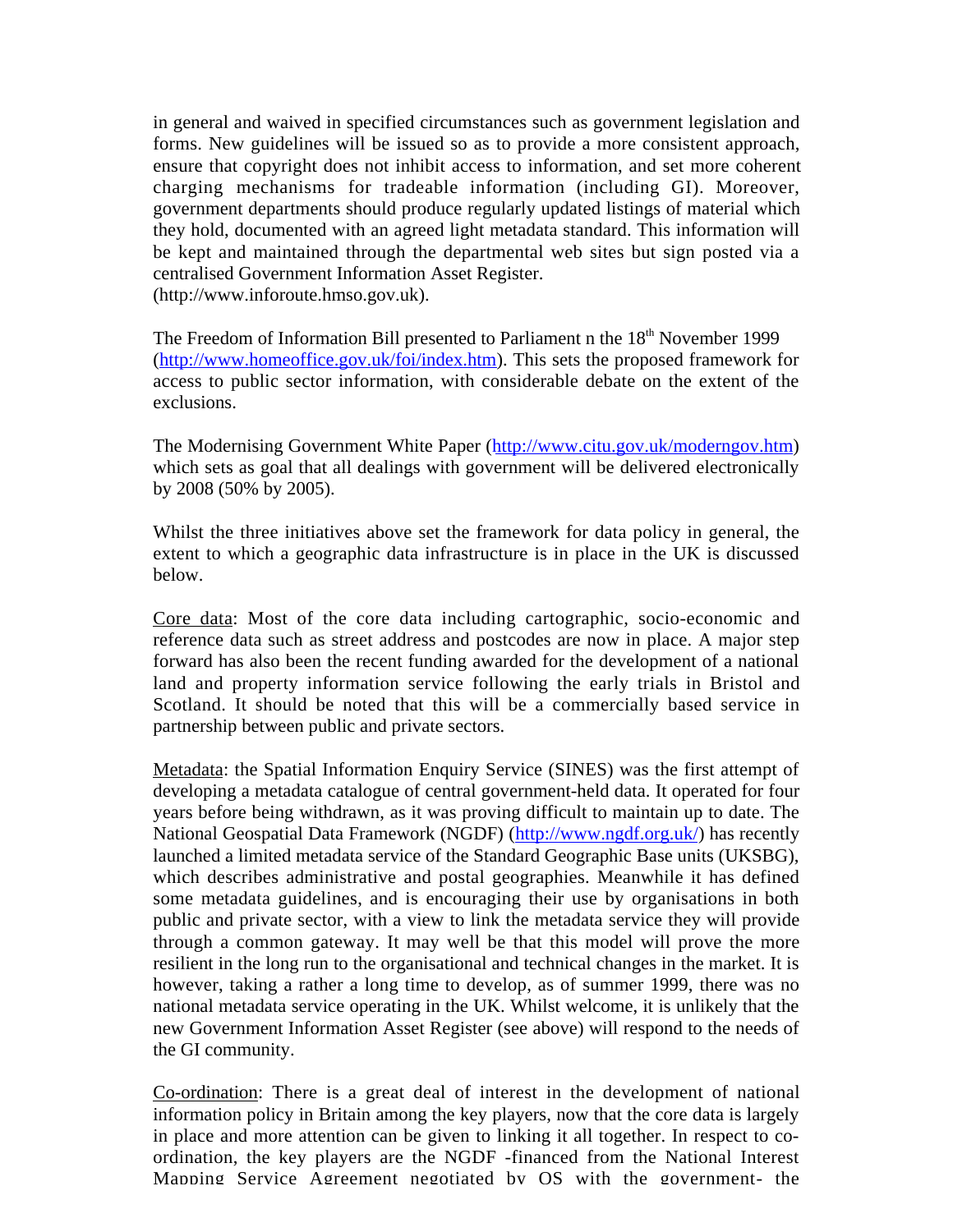Interdepartmental Group on GI, representing central government departments, the Improvement and Development Agency for Local Government (http://www.idea.gov.uk/) , and the Association for Geographic Information (AGI) (http://www.agi.org.uk) which brings together over 1000 members from public and private sectors, data producers and users. Collaboration between these bodies is well developed, but clearly operating within a bottom-up market-oriented context. There is no high-profile central government led initiative to co-ordinate the provision and dissemination of GI at the national level, as is the case in other countries. In Britain, central government does not see this as its business, even though some of its core policies such as partnerships between government agencies in delivering services at the local level, would clearly benefit from a co-ordinated GI framework as the basis for sharing information. Whilst, limiting progress in some respects, this stand-off approach leaves more room to the participation of the private sector in the development of a national GI framework, and also fosters some innovative solutions.

#### *WALLONIA*

Given the institutional structure of Belgium, there are separate GI initiatives in the Flanders, Brussels and Wallonia. The Region of Wallonia has 3,3 million inhabitants, a land area of 16,000 km<sup>2</sup> and 206 local authorities with an average population of 12,000 people. The region has its Government and its Parliament. The Administration of Wallonia is composed of two Departments: the Ministry for the Region of Wallonia and the Ministry of Equipment and Transport (MET). The latter has taken the lead to co-ordinate different projects that were emerging, particularly in the area of digital mapping.

In May 1991 the Wallonia Government initiated the **PICC** Project or "**P**rojet **I**nformatique de **C**artographie **C**ontinue" (Computer Project for Continuous Cartography), one of the core elements of the of the emerging geographic information strategy in Wallonia. The objective of this project is to develop a detailed 1:1000 scale map for the whole region, which with hindsight may prove to be such an onerous undertaking as to delay other developments. In order to encourage and facilitate exchanges of information among local and regional administrations, and citizens, the Government of Wallonia decided to create the "*Base de Référence des Items Géographiques, Informatisée et Tridimensionnelle*", **BRIGIT** (Computerised Three-Dimensional Reference Database of Geographic Items), a product realised within the context of the PICC project. This and other related project indicate that there is a momentum now building up in Wallonia in a number of areas. However, there are also significant pockets of inertia as exemplified by the land and property data held by the Cadastral Service which is nowhere near becoming accessible online.

Legislation is in force since 1991 regulating access to environmental data (Belgian Monitor on  $11<sup>th</sup>$  October 1991) and since 1995 in respect to access to public administration (Belgian Monitor on 30<sup>th</sup> June 1994 and Decree of Wallonia Council of  $30<sup>th</sup>$  March 1995)

Whilst the picture from federal or regional "central" institutions is therefore mixed, the partnership created by local authorities and utility companies to establish IDELUX (Intercommunale d'Equipment de la Province de Luxembourg), is a very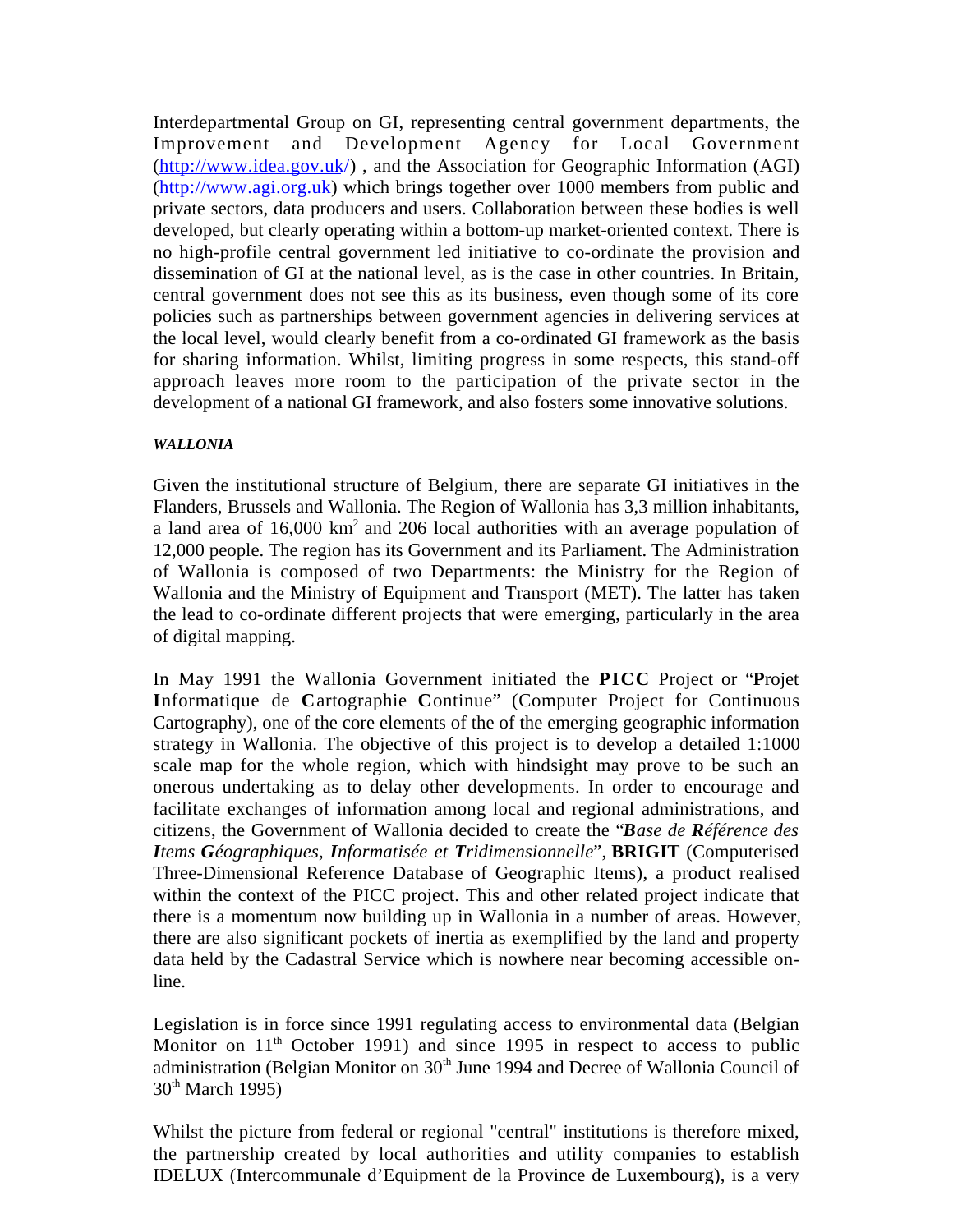useful model of bottom-up approaches. The objective of this partnership is essentially to promote local economic development. However, it has quickly become clear that shared geographic information has an important role to play in supporting this objective. Hence, the development of a local data infrastructure building upon, and adding to the data sets available regionally, with the added value of coherent documentation and co-ordination.

Core data: a significant number of "core data" sets are now available, particularly in relation to medium and small scale mapping, road network, and environmental data. Within the IDELUX partnerships, additional data sets include land and property, utility networks, and some of the land-use plans.

Metadata: A number of potentially important projects are under way, but so far only IDELUX has an on-line operating catalogue. The key one by the MET is only in paper format, limiting its usefulness and accessibility.

Co-ordination: a Centre of Coherence has been set up by the Ministry for Equipment and Transport, and projects such as PICC and Brigit are the expression of the coordinating efforts being pursued. However, these seem to be focused particularly on digital mapping. Co-ordination of the overall provision of digital geographic data is at present only taking place at the local level within the area covered by IDELUX.

# **3. European Projects and Initiatives**

GI2000: this initiative has had a chequered history, and the Communication to Council and Parliament that was originally scheduled for 1996 has been postponed several times. The initiative has however contributed to foster the development of a European GI community through the meetings is has sponsored, and the support given to the establishment of EUROGI. It has also paved the way for a number of EU supported GI projects in the INFO2000 and IST programmes. European GI policy development has been defined as a priority item for the year 2000 in the context of the Green Paper on Public Sector Information, with the approval of the Commissioner for Enterprise and the Information Society (former DG XIII). The Mendelkern Report (see above under "France") urges the French government to push for an action on European GI policy during its Presidency of the EC in the second half of the year 2000.

There are several other initiatives that need to be considered in relation to the objectives set by GI2000, i.e. the development of a policy framework for GI in Europe:

• The EC Green Paper on "Public Sector Information a Key Resource for Europe" (http://www2.echo.lu/info2000/en/publicsector/greenpaper.html) was published in January 1999. This paper has major implications for GI given the extent to which public sector information is largely geographic in nature. The responses to the Green Paper have also seen a major input from GI-related organisations (http://www2.echo.lu/info2000/en/publicsector/gp\_comments.html), and it is therefore conceivable that the follow-up of this paper will have bearings for GI policies at the European level.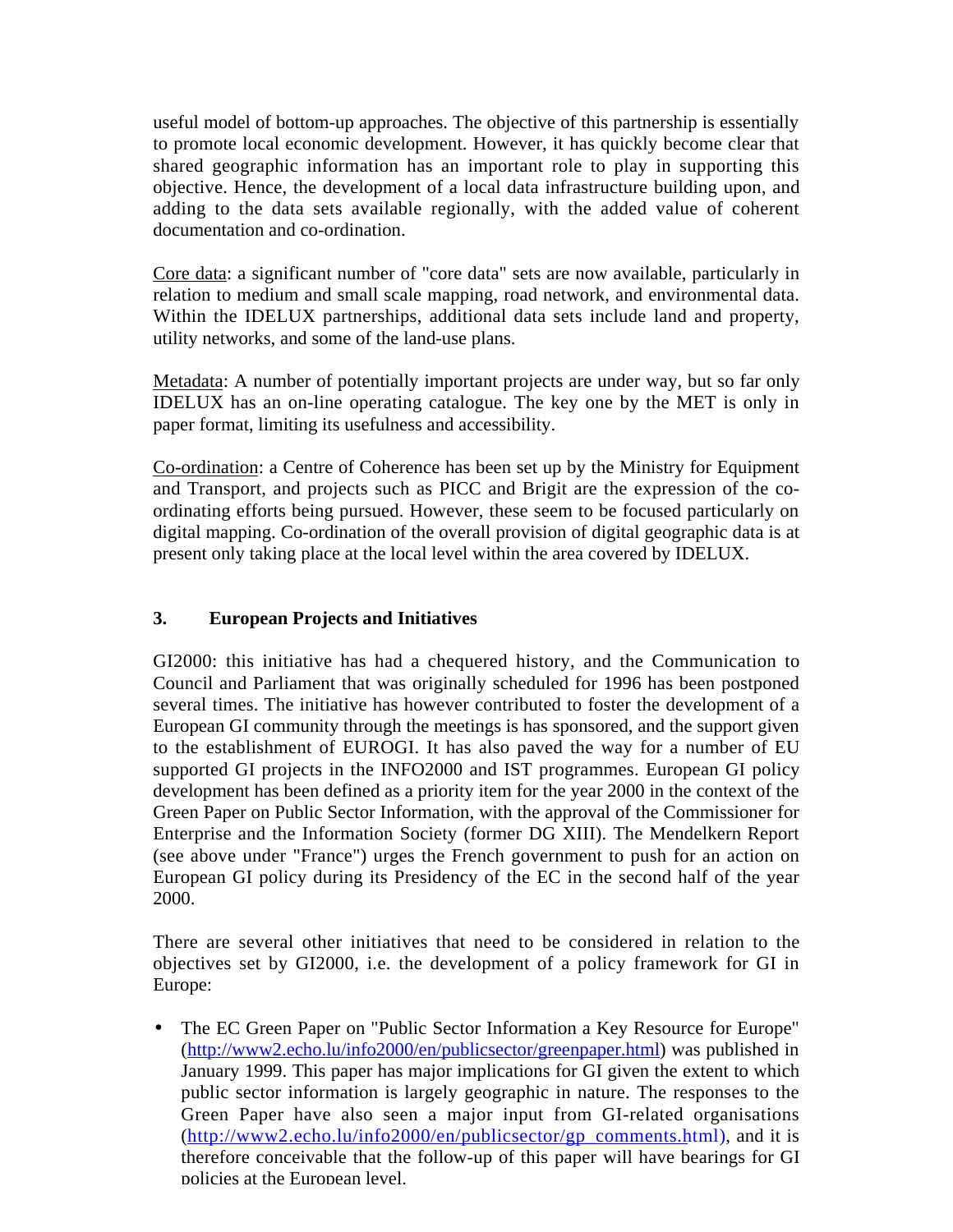- An Inter-service Committee for GI (COGI) has been established within the EC. Its first meeting on the  $16<sup>th</sup>$  November was chaired by the Director General of EUROSTAT, giving a measure of the level of support of this initiative. The brief of this group has yet to be made public, but clearly any initiative that helps the Commission develop an internal policy for GI acquisition, use, and dissemination is welcome. A 1997 study on GI-POLICY funded by DGXIII clearly indicated the extent to which developing a clear policy within the Commission, which still is the major user of pan-European GI, was a pre-requisite for discussing the implementation of EU GI policies with member states and national organisations [see http://www2.echo.lu/gi/fr/docarchive/gi-policy.html (The report can be browsed in French but not English)].
- The Joint Research Centre of the European Commission has been playing an increasingly active role in supporting the development of a GI policy. The mission of the centre is "to provide customer-driven scientific and technical support the conception, development, implementation and monitoring of EU policies" (http://www.jrc.cec.eu.int/jrc/index.asp). As such the Centre has operational experience of the complexity of assembling GI relevant to the monitoring of EU policies. For example, to support DG Agriculture, the JRC had to develop a model to forecast yield of crop production. This is turn required 30 years of daily meteorological data across the EU, which needed some 3 years to assemble in view of the copyright and pricing policy variations across the Union. In its work to support several DGs, the JRC has become increasingly aware of the need to develop a GI policy to avoid duplication of data acquisition by different DGs, and also make better use of the data acquired by the numerous GI-related project directly funded by the EC. With this in mind, one of the eleven projects approved for the JRC's Space Applications Institute in the Fifth Framework Programme for R&D, "supports the actions to create a European Geographic Information Infrastructure (EGII) focusing on technical aspects related to Geographic Information (GI) and Geographic Information Systems (GIS)" (http://www.sai.jrc.it/gi\_gis.htm).

There are also a number of EC funded projects that contribute towards the goal of developing a GI policy framework across Europe. They include:

*ETeMII*: Accompanying measure to support the establishment of a European Territorial Management Information Infrastructure. The objective of this project is to help develop a consensus on some of the most important technical issues that are at the base of a European Information Infrastructure, namely reference data, and data access policies, interoperability and standards, and metadata. The project is coordinated by GISFORM (Italy) (http://www.gisform.it), and the partners include both European organisations (EUROGI, AGILE, MEGRIN, and JRC), national associations (AFIGEO-France, CNIG-Portugal), the Technical University of Vienna, and private sector organisations (Geobase, OGCE, SICAD, GERE). ETeMII will be accompanied by a parallel project awarded by the JRC's Space Applications Institute to a consortium led by GERE. The project is entitled 'Accompanying measure for the interoperability of Geographical Information Systems in Europe - A technology perspective'. The work includes a feasibility study and business case for a Virtual Interoperability Laboratory in Europe. The partners are GEOBASE, IDELUX and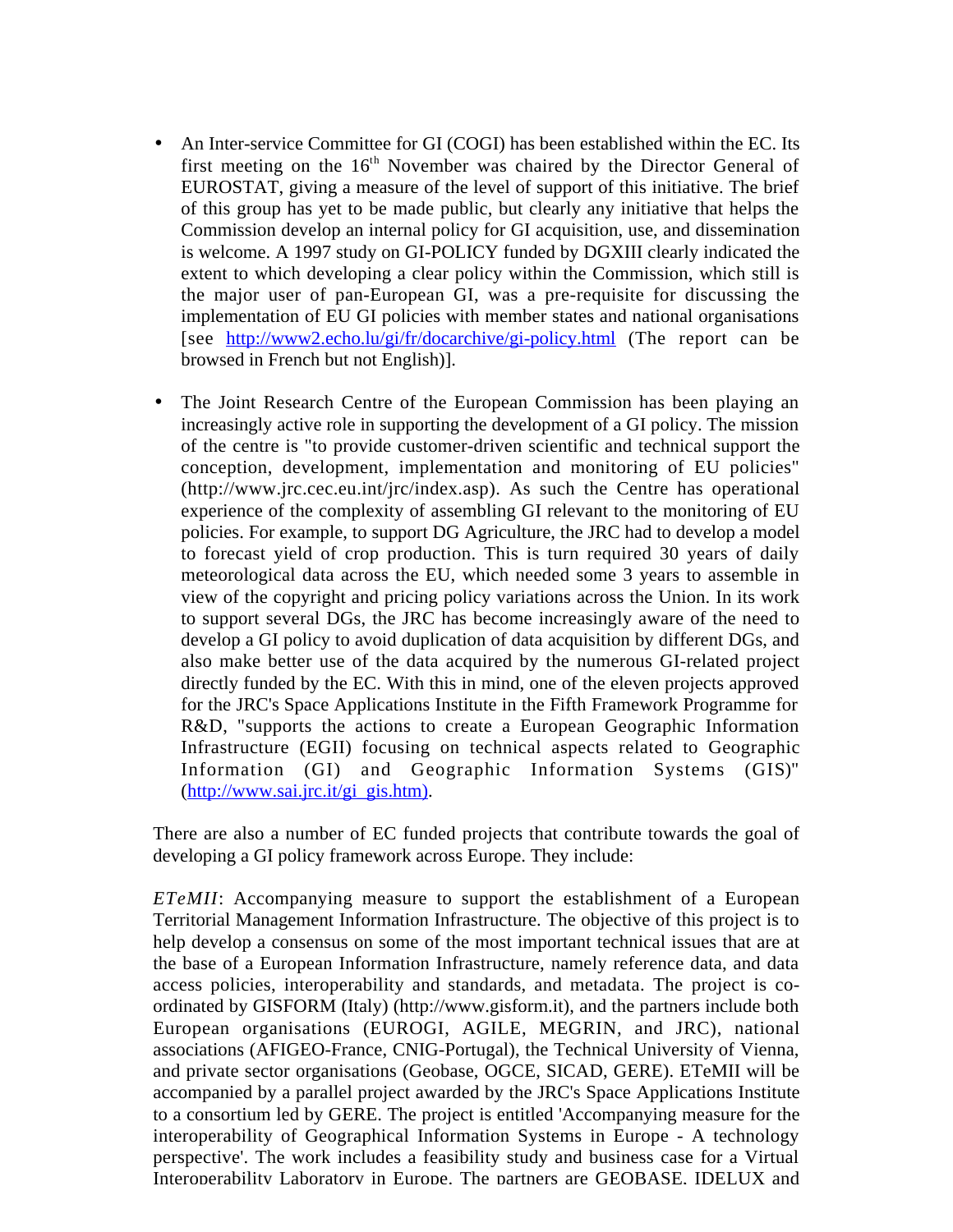OGCE with sub-contractors TUV, Universitat Jaume I and Université de Provence. CNIG Portugal and Aerospatiale Matra are sponsors.

The PANEL-GI (INCO-COPERNICUS) project aims at involving partners from the Central and Eastern European Countries (CEEC) in a Pan European GI Forum. The network makes an important contribution towards developing an integrated European GI domain and stimulating GI-related business in the CEEC. Its wider goal is to contribute towards the establishment of shared foundations for the Information Society in the CEEC, with particular emphasis in the area of GIS. (http://gisig.ima.ge.cnr.it/panel-gi). The project partners are: from the European Union (GISIG, EUROGI, JRC-SAI, TU Vienna, CNIG) and from the Central and Eastern European Countries (HUNAGI (H), GISPOL (P), Masaryk University (CZ), ICI (RO), TU Sofia (BG)).

ABDS - The Administrative Boundary Database Service for the CEE countries aims at the preparation and partial implementation of on-line delivery of administrative boundary data collected, processed and delivered with defined rules for data model and products using European and ISO standards. The service will support ongoing data collection actions (eg. SABE, GISCO) and pan European projects including preparations for the accession of CEE countries to the EU.

#### *Metadata Projects*:

**CLEAR**: Spatial Clearinghouse Saar-Lor-Lux (http://www.info2000-clear.org/) (see also http://www.jura.uni-sb.de/clear/fr/index.html for the internet legal desk. **ESMI**: European Spatial Multimedia Infrastructure (http://www2.echo.lu/gi/en/info2000/firstcall/esmi.html) **GEIXS**: European multilingual metadata service for the geological surveys (http://geixs.eurogeosurveys.org/en/geodata.html http://www.nitg.tno.nl/eurogeosurveys) **GISEDI**: Electronic Trade for Geographic Information (http://www.wrcplc.co.uk/gisedi.htm) **LACLEF**: Unlocking GI in the public sector through e-commerce (http://www.megrin.org/PROJECTS/LACLEF/LaClef.html) **MADAME** : Methods for Access to Data and Metadata in Europe (http://www.info2000-madame.org)

These are some of the key projects specifically addressing issues of GI infrastructure and metadata. These projects met on the 7-8 December 1999 to discuss common areas of activity and avoid duplication of effort. Their outputs have the potential to contribute in practical terms to some of the technical and organisational issues underpinning the development of a GI infrastructure in Europe, as well as developing practical guidelines for metadata at the European level.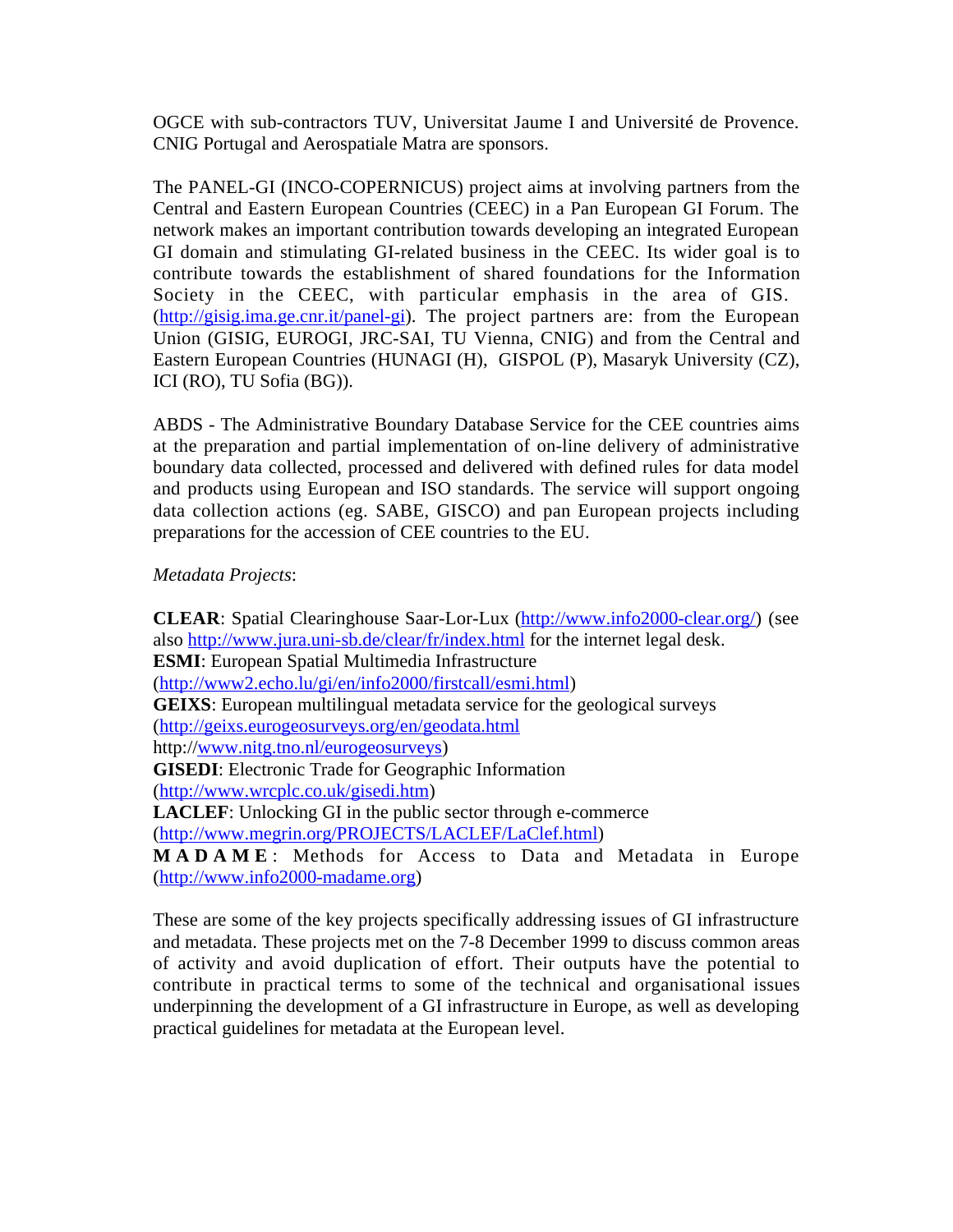#### **4. Discussion and Way Forward**

The overview of data policy initiatives presented in this report highlights a number of issues:

- 1. There are many national initiatives across Europe concerned with the development of data policies in general, and GI policy in particular. In some cases, the GI dimension is very strong, as is the case in Portugal and the Netherlands for example. In others, such as France, GI is recognised as an important element of public sector information, which highlights the potential conflicts between economic and social objectives.
- 2. Whilst in most countries the emphasis is on the national level, it is important to recognise that in other countries the regional/local dimension is particularly important, as in the case of Germany, Italy, and Belgium.
- 3. Whilst some country displays a higher level of awareness than others, there is a sense to which the very rapid developments brought about by technology and the Internet, are forcing governments to come to terms with the opportunities and challenges that these developments create. At the present time, most countries seem to have adopted policies in respect to *access* to public sector information. These may in some cases take the form of Freedom of Information legislation. There is however, a quite different set of policies that need developing in respect to a pro-active *dissemination* of public sector information. The Mandelkern report in France is a good example of the difference between access and dissemination.
- 4. Disseminating information has major implications in respect to the organisation of work in the public administration, intellectual property, metadata (i.e. the first step in active dissemination is to declare what is available), relationships with the private sector, and pricing.
- 5. In respect to pricing, there are significant variations among the countries analysed above. In some cases there is a distinction between essential data free of charge (i.e. paid for through general taxation), and value added data charged for. In others, a policy has yet to emerge, and individual organisations act independently. Where a policy exists, a general principle that seems to emerge is that whatever the pricing policy, price should not deter use of data but on the contrary should encourage it.
- 6. Whilst in the last few years there has been an tendency within the GI community to argue for the development of GI policies and infrastructures, it seems increasingly clear that these cannot be pursued in isolation, but need to be couched in a broader debate about data access and dissemination policies. This may also have implications for the GI2000 initiative, and its relationship to the Green Paper on Public Sector Information.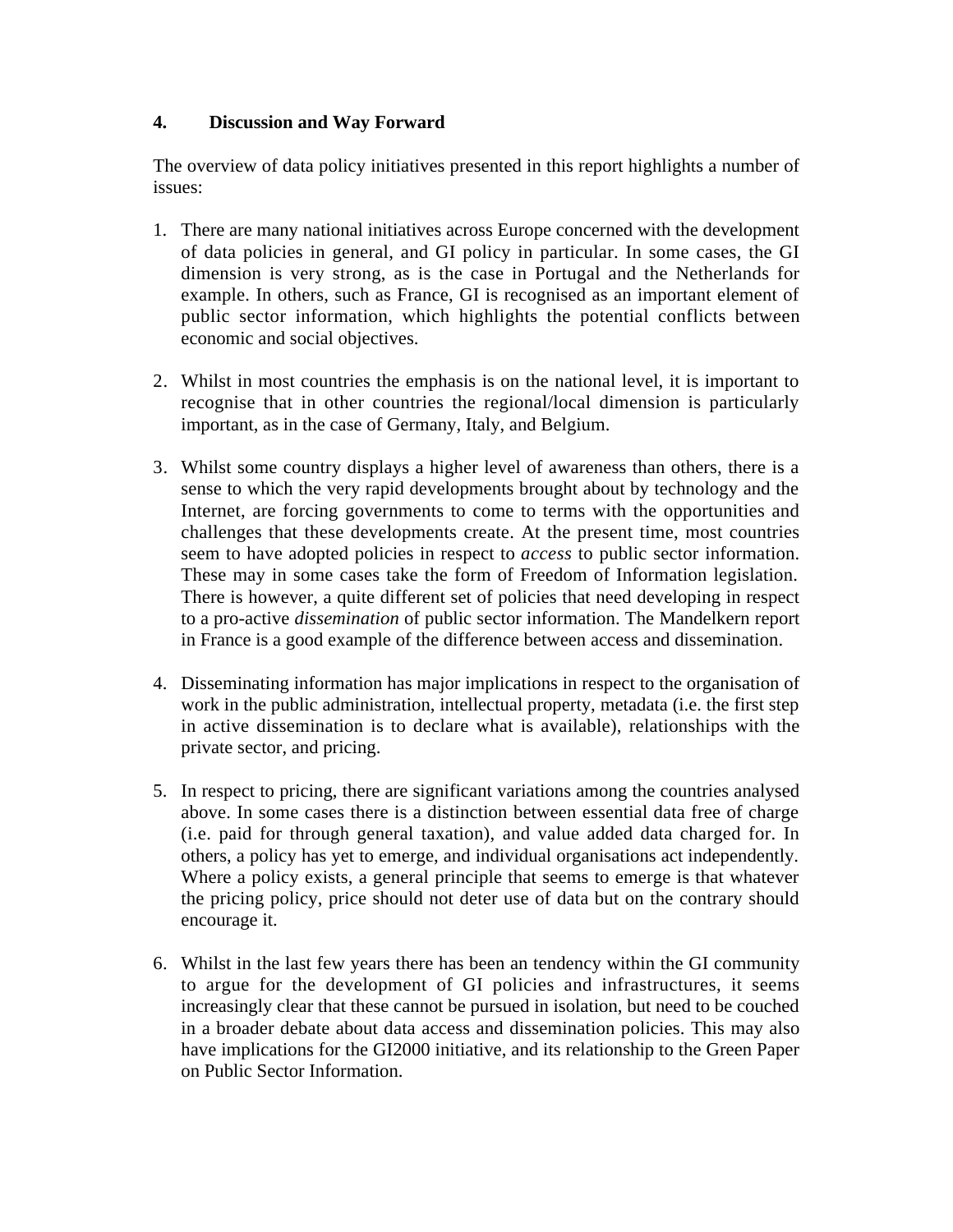Current developments at the EC level seem to move in the right direction in respect to:

- The establishment of a framework for developing a GI policy within the EC through the Inter-Service Committee COGI,
- The increasing involvement of JRC,
- A greater emphasis by EUROGI on data policy issues.

Areas where further action is needed are:

- Continue monitoring, documenting, and disseminating data policy developments occurring at national/regional level in Europe, and in the international arena. This may include for example NSDI developments outside Europe, and policies on access to remotely sensed data such as those formulated by the UN (http://www.un.or.at/OOSA\_Kiosk/treat/rs/rstxt.html). These policies may become particularly important as the impact on data supply of very high resolution remote sensing satellites and the operational Earth observation programme increases.
- Contribute to the debate not only by observing practice but also through theoryinformed discussions on appropriate legal and economic frameworks to the dissemination of digital information. A useful discussion on data pricing took place earlier this year in the GI2000 discussion list, while CERCO's WG1 on legal and economic issues will discuss next year "Public Information vs. Privacy Protection". Research in this area is also taking place at different locations (e.g. TU Vienna), and EC-funded projects (e.g. MADAME) and there is a clear need to capitalise on these initiatives.
- Develop a framework to inform the policy developments within the Commission (COGI, DG Information Society, other DGs not equally aware of the issues), and at national/regional levels so that effective communication takes place across Europe.
- Link GI policy initiatives to the wider debates on data policy (e.g. Green Paper) and other major policy initiatives at the EU level such as enlargement, agricultural policy, spatial development perspective, so that a stronger case for European action can be developed.

#### DISCLAIMER:

The views expressed in this report are those of the author alone and do not necessarily represent either those of the participants in the meetings or the organisations they represented.

## ACKNOWLEDGEMENTS

The report builds on earlier work carried out within the context of the EC INFO2000 MADAME project, and two reports commissioned by EUROGI (see references). Key contributions have been made by all the participants in the meeting who provided material, suggestions, and comments. Their help is warmly acknowledged.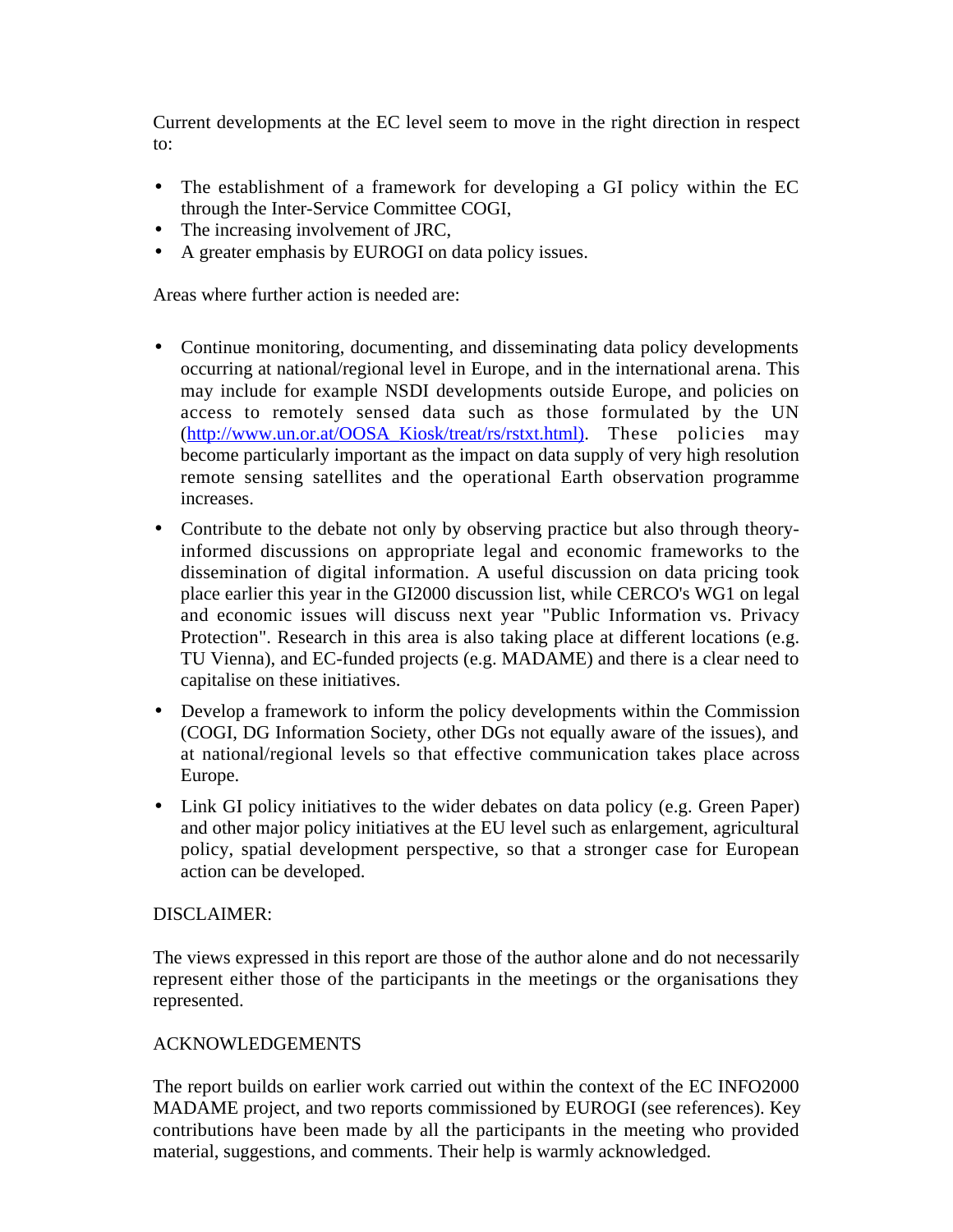#### **References and Further Reading**

On a comparison of data infrastructures in different countries see:

Bing J. (ed.) 1998. *Priority Plan for Legal and Economic GI Aspects - Phase 2: Commercialisation of Geographic Information in Europe*. Eurogi: Marnee-la-Vallee

Craglia M. and Evmerfopoulos K. (Eds.) 1999. Comparison of GI data Infrastructures in Finland, Portugal, UK, and Wallonia. MADAME Technical Report D1.

http://www.info2000-madame.org

Masser I. 1998. *Governments and Geographic Information*. London: Taylor & Francis

Masser I. 1999. All shapes and sizes: the first generation of national spatial data infrastructures, *International Journal of Geographical Information Science*, 13(1), 67- 84

Kermarrec G. 1999. "La circulation de l'information geographique en France" EUROGI report, Amersfoort: EUROGI

Krek A and Frank A. 1999. Pricing Geographic Data: Current strategies and a customer oriented approach in *GIM*, September, pp 31-34

#### *References on Hungary:*

P. Kardeván 1999. Experiences of co-operative efforts in the Geological Institute of Hungary in supporting governmental data management policy in the field of geosciences. MÁFI, Budapest.

V. Bognár et al. (Eds.) 1998. "What the future is? Information Society? Society of Knowledge? Society of Communication? Society of Culture. Budapest: National Committee for Technological Development (NCTD), National Radio and Television Commission and Institute for Strategic Studies.

Work Plan for GI concerning development strategy for geographic information systems and their economic utilisation. - Proposition for the Governmental Committee for Informatics and Telecommunication. Approved by the GCCIT resolution 13/1997. (X.15

G.Remetey-Fülöpp, Gábor - Zs.Sikolya, 1998: Case study of NSDIs in countries in transition - Hungary. Paper presented at the *3rd GSDI Conference*, 17-19, 1998, Canberra devoted to the Policy and Organisational Framework for a GSDI. www.eurogi.org/gsdi/canberra/hunagi.html

P. Kardeván 1998: Report on The ISPRS Inter-Commission Workshop On "GIS, Airborne Remote Sensing And Geospatial Clearinghouse" February 19-20, 1998 Budapest, Hungary . In ISPRS Highlights. http://wwww.isprs.org/publications/annual\_reports/report98/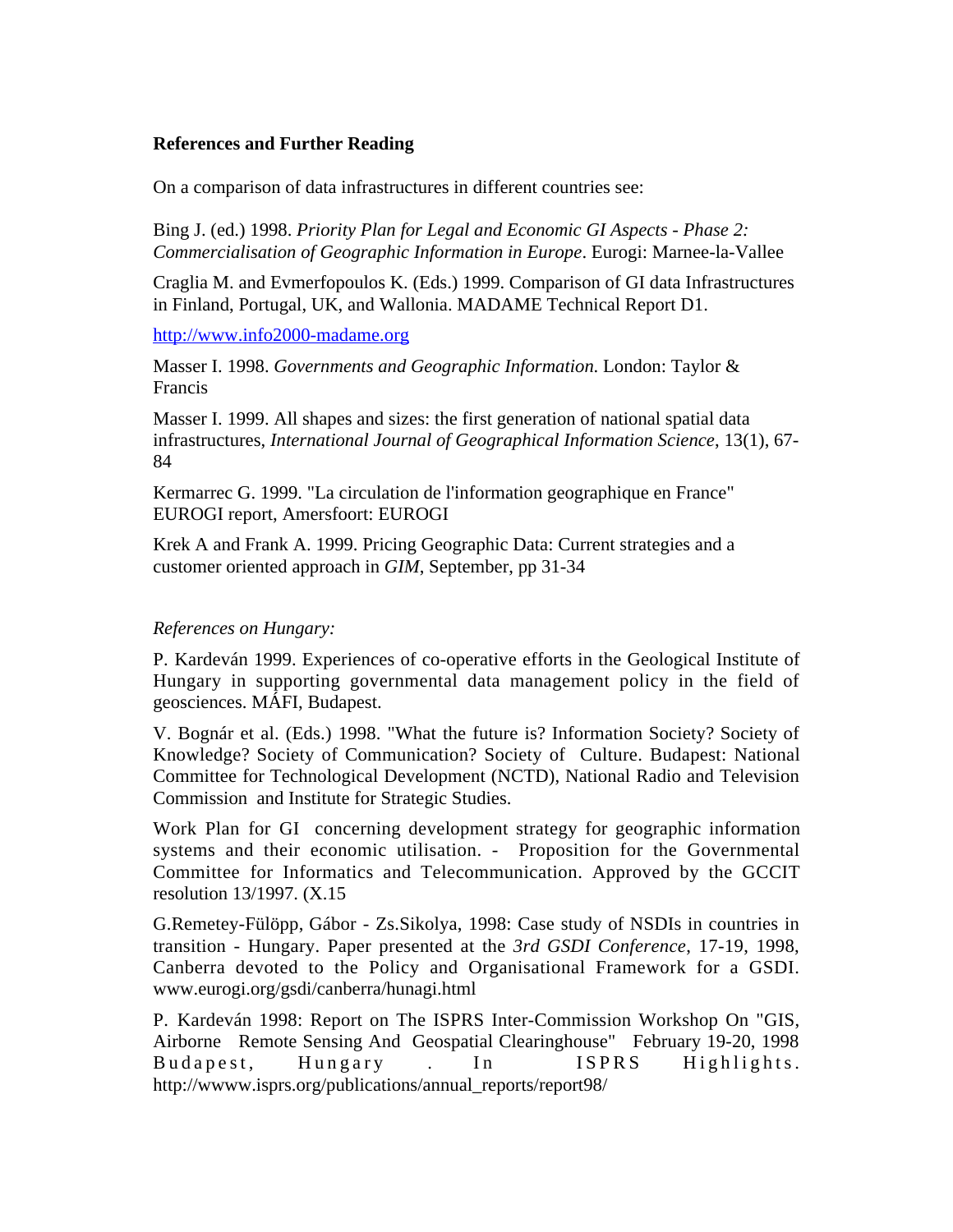#### **federal:**

http://www.adv-online.de/index.htm AdV - The Federal & State Survey Agencies of Germany http://www.adv-online.de/mitglieder/liste.htm AdV - Address list of State Surveys http://www.adv-online.de/neues/oinhalt.htm AdV - Geodata object modelling http://www.bgr.de/index.html BGR - The Federal GeoRessources Agency http://virgo2000.zgdv.de/ VIRGO Visualisation Interface for Regional Geological Objects http://www.bmv.de BMV – The Federal Ministry of Transport http://www.bundesregierung.de/02/0201/innen/ BMI – The Federal Ministry of Interior http://www.bundeswehr.de/milgeo/index.html MilGEO - The Federal MilGEO Agency http://www.cityguidefinder.de/start.htm The German CityMapFinder Server http://www.ddgi.de/ DDGI – The German Association of GeoInformation http://www.dfd.dlr.de/index.html DLR - The Federal Space Research Agency http://www.dfd.dlr.de/products/latest.html.en DLR - The latest satellite images from DFD http://www.dstgb.de/ DStGB – The German Association of Communities http://www.dvw.de/ DVW – The Association of German Surveyors http://www.entry.de/ DFN – The Entry Point of German Webserver Maps http://www.gfz-potsdam.de/welcome\_en.html GFZ - GeoResearchCenter http://www.giscad.com/ GISCAD –Rasterdata Supply http://www.gis-tutor.de/ The Internet & GIS Tutorial Project http://www.ifag.de/BKG/bericht.htm The IMAGI Report of Geodata Integration http://www.ifag.de/welcome-e.html BKG - The Federal S&M Research Agency http://www.ingeoforum.de/ InGeoForum – Regional GI Association in Hessen http://www.reiseplanung.de/RS/RSEuropaForm.asp European Map Routing Online http://www.reiseplanung.de/RS/RSForm.asp German MapRouting Online http://www.sicad.de/ SICAD-Geomatics http://www.sicad-utilities.de/index.htm SICAD Utilities http://www.staat-modern.de/ Governmental Modernization Programs for Germany http://www.staedtetag.de/ The Association of German Cities http://www.statistik-bund.de/e\_home.htm The Federal Statistical Agency of Germany http://www.umweltbundesamt.de/ UBA – The German Environmental Agency http://www.uni-leipzig.de/ifl/national/cd/index\_cd.htm German National Atlas Project http://www.varta-guide.de/ The Accomodation, Mapping & Navigation Site of FRG http://www.vdv-online.de/ VDV - Association of German Surveying Engineers http://www.vdv-online.de/geolist.htm VDV - The Geoinformation Homepage of VDV http://www.yellowmap.de/GemeindeNav/HTML/frames.asp Infoserver for German Communities

#### **regional:** (examples)

http://www.bgr.de/geol\_la/geol\_la.htm Adress lists German State Geological Surveys http://www.ioez.tu-freiberg.de/ The Interdisciplinary Ecological Research Center at TUBAF http://www.lgn.de/ The State Geoinformation Survey of Lower Saxonia http://www.lv-bw.de/praes.htm The State Survey of Baden Wuerttemberg (Product Presentation) http://www.lverma.nrw.de/ The State Mapping Survey of North-Rhine Westfalia http://www.lvsn.smi.sachsen.de/ The State Mapping Survey of Saxony http://www.sachsen.de/english/index.html/ The Free State of Saxony Online http://www.statistik.sachsen.de/englisch/index.htm The State Statistics Survey of Saxony http://www.statistik.sachsen.de/35lis/lis.htm The State Statistics Information System of Saxony http://www.tu-freiberg.de/fakultaeten.html The Faculty of GEO-Sciences at TUBA-Freiberg

#### **local:** (examples)

http://www.dresden.de/ The City of Dresden Online http://www.dresden-stadtplan.de/ The Local Geodata (Image) Server of Dresden City http://www.telemap.de/ German City Maps Online http://www.yellowmap.de/ Information Navigator for German Communities